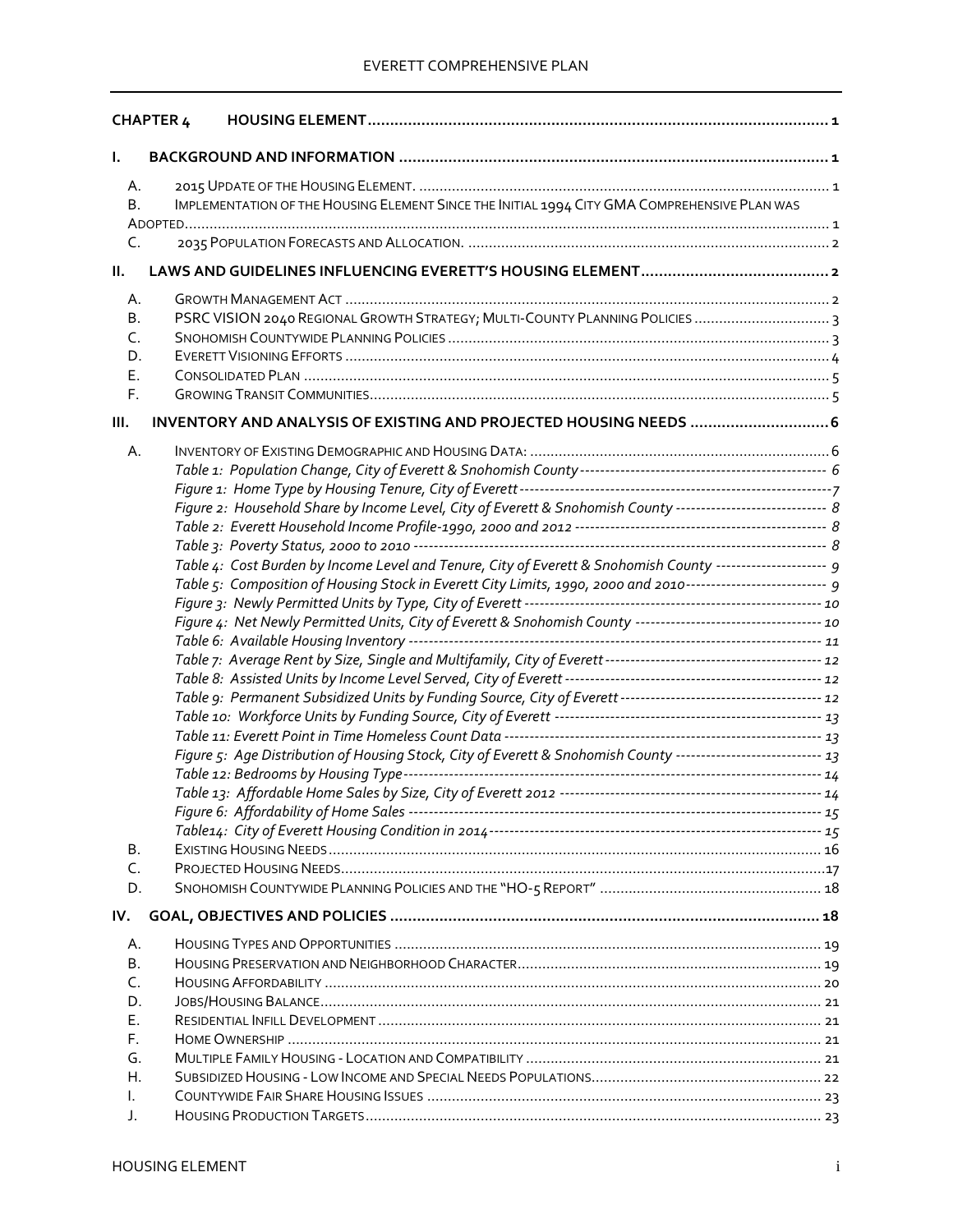| $K$ .     |  |
|-----------|--|
| $-L$ .    |  |
| M.        |  |
| V.        |  |
|           |  |
| A.        |  |
| <b>B.</b> |  |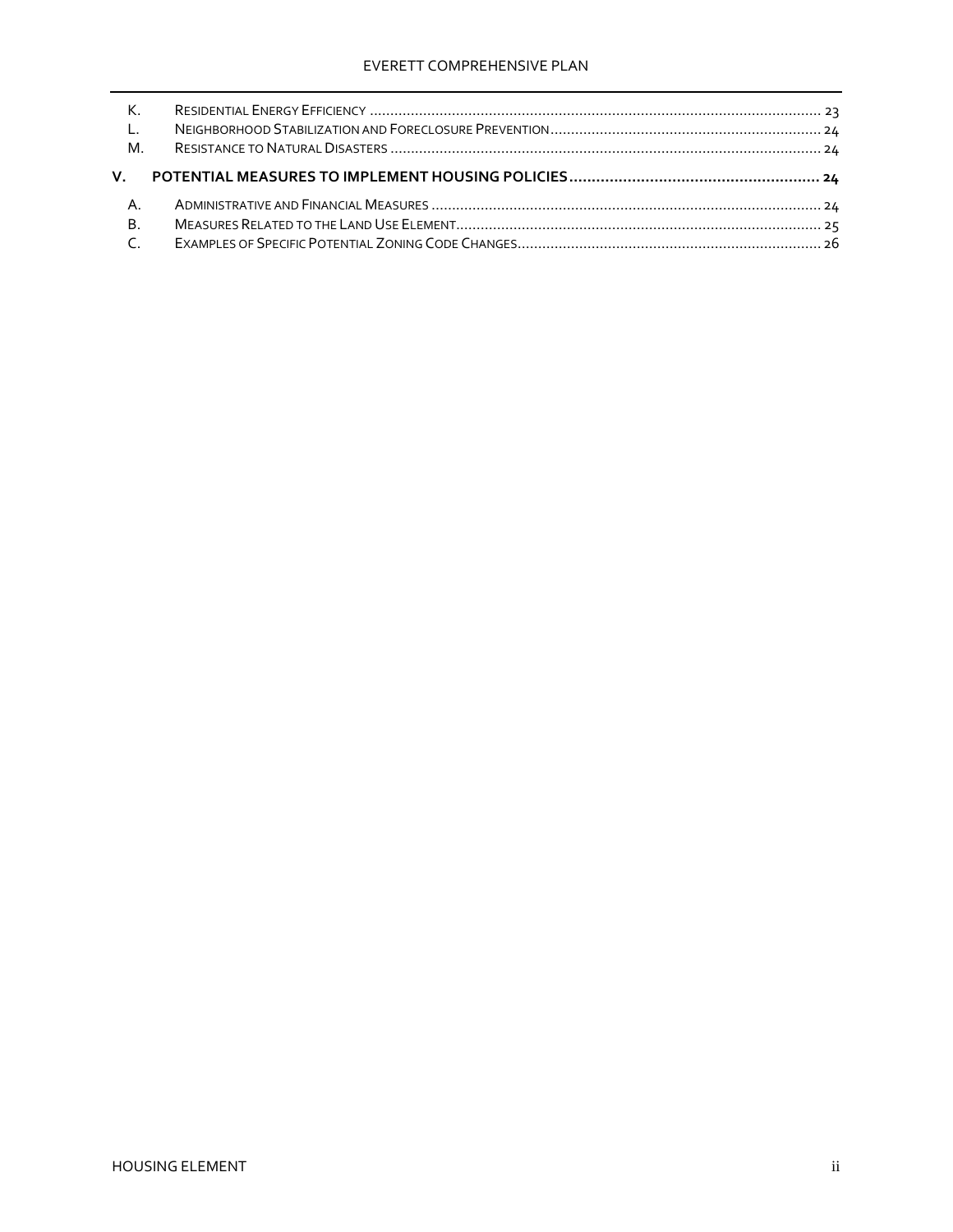# <span id="page-2-0"></span>CHAPTER 4 HOUSING ELEMENT

# <span id="page-2-1"></span>**I. Background and Information**

## <span id="page-2-2"></span>A. 2015 UPDATE OF THE HOUSING ELEMENT

The Housing Element of the Comprehensive Plan is based on several guiding laws, policies, planning efforts, and community guidance the City must consider in the 2015 update of the comprehensive plan:

- **Growth Management Act**. The requirements of RCW 36.70A.070(2) and WAC 365-196-410 state mandatory and optional items to be included in a comprehensive plan.
- **Vision 2040 Regional Growth Strategy**. The Vision 2040 Regional Growth Strategy includes housing policies which guide the development of both the Countywide Planning Policies and local comprehensive plans.
- **Snohomish Countywide Planning Policies**. The 2011 Countywide Planning Policies for Snohomish County provide a framework for the development of local comprehensive plans within the county, including housing policies.
- **Growing Transit Communities.** The growing transit communities partnership devised strategies to provide affordable housing choices with recommended actions to define and quantify housing needs, preserve existing affordable housing and supply new housing choices, and capitalize on the value created by the private market—enhanced by transit investments—in order to achieve the broadest range of affordability in transit communities.
- Public outreach / visioning comments received as part of the public participation process for the plan update.
- **City of Everett Potential Residential Infill Measures Report**. In 2013 the City produced a report, funded by a grant from the State Department of Commerce, identifying a variety of potential infill housing strategies for

consideration in the 2015 update of the comprehensive plan.

- **Everett Community Street Initiative Task Force**. Convened in 2014, the mission of the Task Force is to foster a vibrant and healthy community by better understanding the street level social issues, such as poverty and homelessness, in Everett's commercial core areas and identifying potential short and long term actions for the community to address those issues.
- **City of Everett Consolidated Plan**. Because Everett receives Community Development Block Grant funds, it is required to prepare a Consolidated Plan addressing the community's priorities for the use of block grant funds. This plan addresses many of the housing needs of lower income households in Everett.
- **Land Use Element of the Comprehensive Plan**. The land use plan addresses a variety of issues that are integral to the housing element, including growth targets, comprehensive plan designations and zoning/development standards for residential land throughout the City.

# <span id="page-2-3"></span>B. IMPLEMENTATION OF THE HOUSING ELEMENT SINCE THE INITIAL 1994 CITY GMA COMPREHENSIVE PLAN WAS ADOPTED

Many of the policies in the 1994 Housing Element and 2005 major update have been implemented. As listed in the Residential Infill Measures Report, these actions include:

- Small lot single family development standards, Duplex development standards
- Core Residential Area Residential Development Standards and Design Guidelines
- Accessory dwelling unit standards for single family zones
- Infill dwelling unit standards for the Historic Overlay Zones
- Increased housing densities for the Broadway Mixed Use zone and the Evergreen Way zone
- Live / work unit standards
- Lot area averaging for subdivisions
- Cluster alternative to subdivision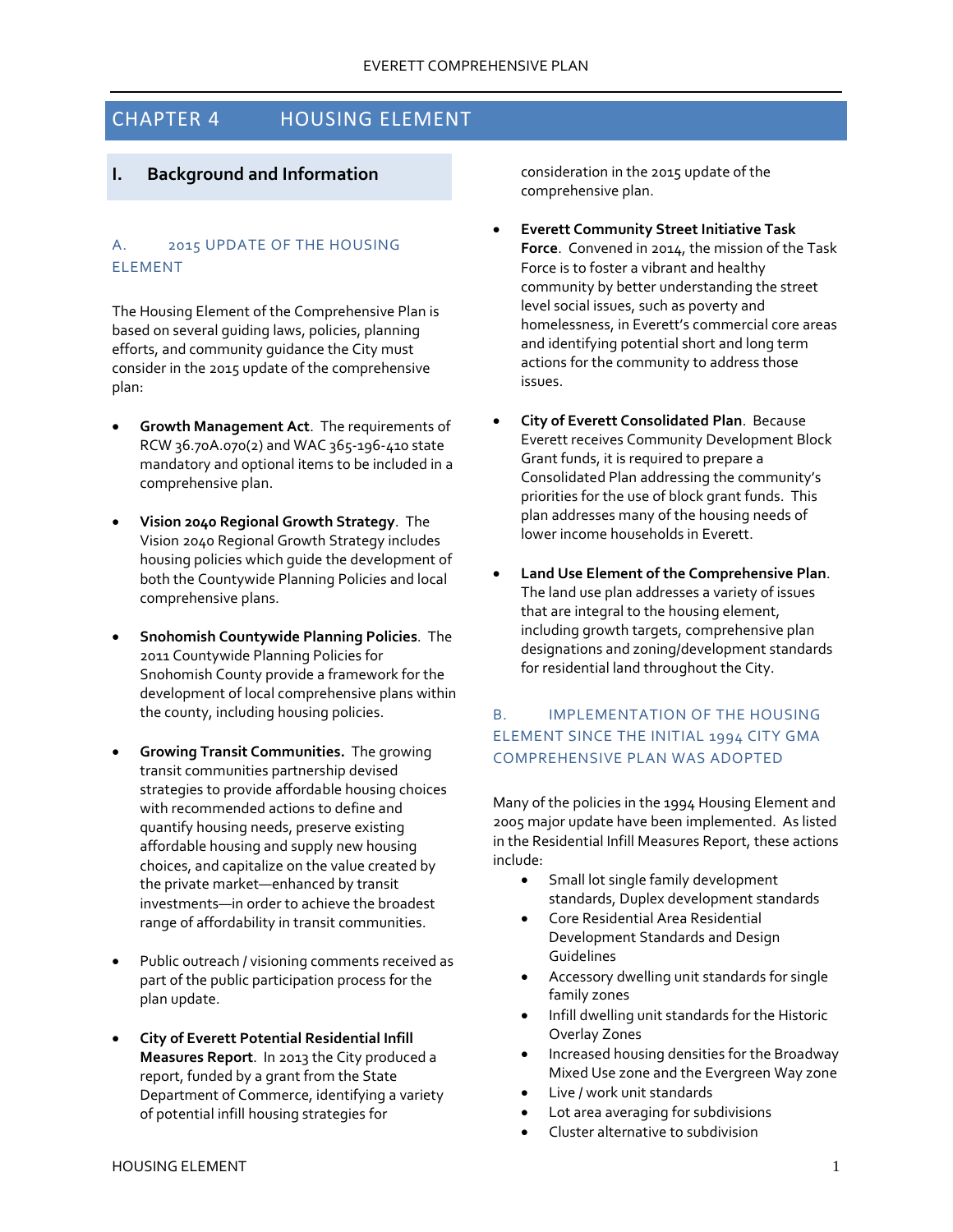- Unit Lot Subdivision standards
- Multi-family property tax exemption in downtown, Everett Station area, North Broadway campus area, and the Evergreen Way Mixed Use Overlay zone.

The City also provides significant financial assistance to non-profit housing providers and human services organizations to benefit low income households and homeless persons through several programs. These programs include:

- Federal funding through the Community Development Block Grant (CDBG) program
- The Community Housing Improvement Program (CHIP)
- Human Needs annual grant program

# <span id="page-3-0"></span>C. 2035 POPULATION FORECASTS AND ALLOCATION

Under the Growth Management Act, the Washington State Office of Financial Management (OFM) forecasts population for Counties, which must be accommodated within urban growth areas. The OFM 2035 population forecast for Snohomish County has a mid-point of 955,281, which the County Council decided is the most likely population for purposes of allocating growth among jurisdictions within the county. Snohomish County's Countywide Planning Policies provide direction on how to allocate OFM's countywide forecast to cities, urban growth areas (UGAs) and the rural areas of the County using the cooperative planning process of Snohomish County Tomorrow (SCT). SCT recommended targets for each city and the County to the County Council that are consistent with the City's Alternative 2 growth targets, calling for a 2035 population for Everett (2015 city limits) of 143,000. The County Council adopted initial growth targets consistent with Everett's Alternative 1 growth targets calling for a 2035 population for the City of 164,812. Everett selected Alternative 2 growth targets for the 2015 plan update, which provides for 143,000 residents in 2035. The City's adopted 2035 land use plan has provided sufficient land use capacity to accommodate the larger Alternative 1 growth levels.

After all of the jurisdictions in Snohomish County complete their comprehensive plan updates, SCT will complete a target reconciliation process to ensure that the OFM forecasts can be accommodated by Snohomish County jurisdictions.

The three alternatives Everett considered for the 2015 plan update and their population and employment growth targets are described in Section I.D of the Introduction chapter of the comprehensive plan.

# <span id="page-3-1"></span>**II. Laws and Guidelines Influencing Everett's Housing Element**

There are several different adopted laws or guidelines that influence the housing policies of Everett's Housing Element. The directives of these documents, as they pertain to housing issues, are summarized below. It is necessary for Everett to follow the legal requirements of the Growth Management Act and to consider the guidelines of the other documents that have already been endorsed or accepted by the City Council.

## <span id="page-3-2"></span>A. GROWTH MANAGEMENT ACT

The Housing Element is one of the mandatory elements required by the Growth Management Act in comprehensive plans. See the Comprehensive Plan Introduction (Chapter 1) for information on GMA Comprehensive Plan mandatory elements and planning goals.

The Housing Element must ensure the vitality and character of established residential neighborhoods and include:

1. An inventory and analysis of existing and projected housing needs that identifies the number of housing units necessary to manage projected growth.

2. A statement of goals, policies and objectives and mandatory provisions for the preservation, improvement and development of housing, including single family residences.

3. Identification of sufficient land for housing, including, but not limited to, government assisted housing, housing for low-income families, manufactured housing, multi-family housing, and group homes and foster care facilities.

4. Adequate provisions for existing and projected needs of all economic segments of the community.

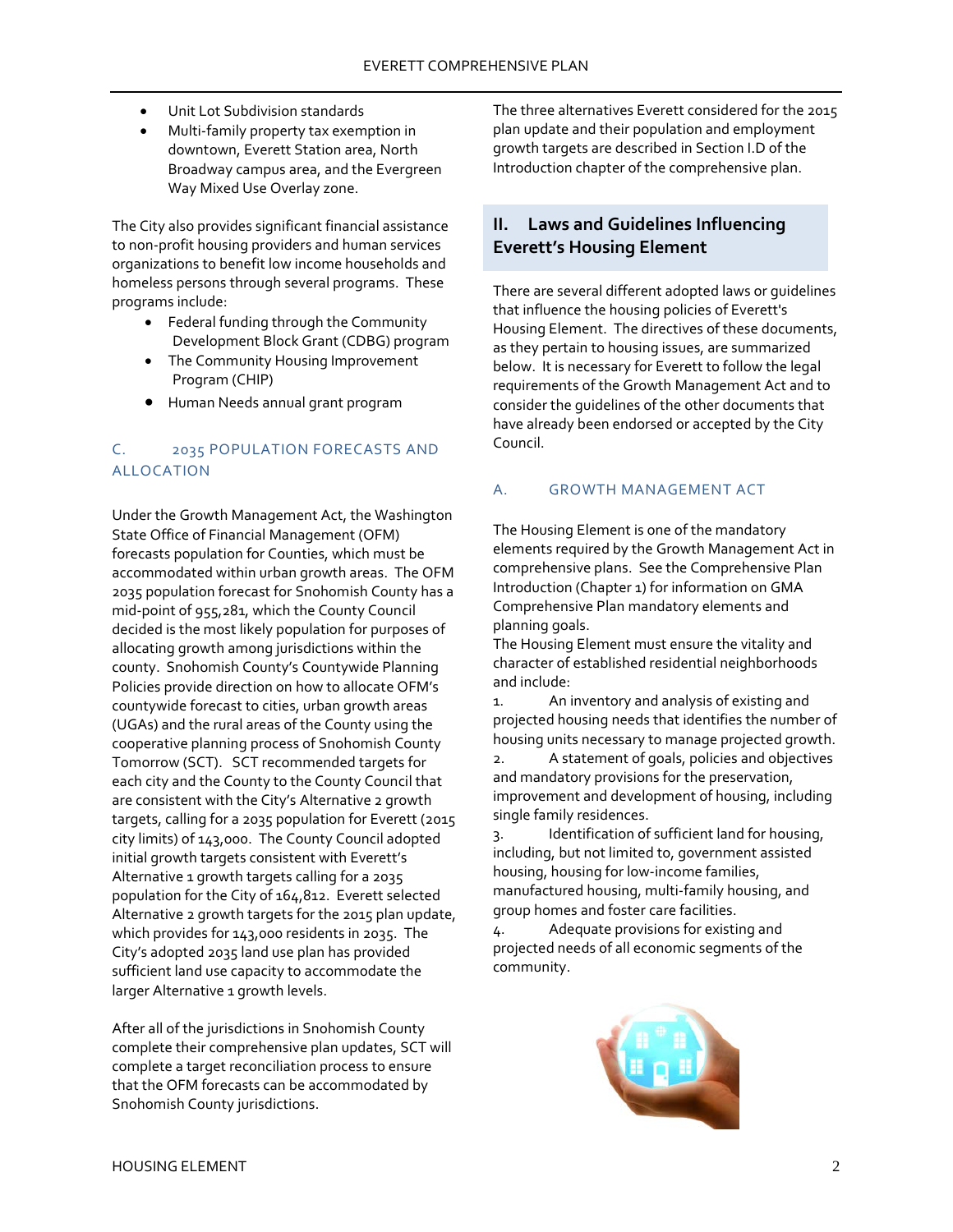# <span id="page-4-0"></span>B. PSRC VISION 2040 REGIONAL GROWTH STRATEGY; MULTI-COUNTY PLANNING POLICIES

See the Comprehensive Plan Introduction (Chapter 1) for a description of this document. The overarching housing goal of Vision 2040 is to preserve, improve, and expand the region's housing stock to provide a range of affordable, healthy, and safe housing choices to every resident, and to continue to promote fair and equal access to housing for all people. The Housing Policies for Vision 2040 are:

### **Housing diversity and affordability:**

**MPP-H-1:** Provide a range of housing types and choices to meet the housing needs of all income levels and demographic groups within the region.

**MPP-H-2:** Achieve and sustain — through preservation, rehabilitation, and new development a sufficient supply of housing to meet the needs of low-income, moderate-income, middle-income, and special needs individuals and households that is equitably and rationally distributed throughout the region.

**MPP-H-3:** Promote homeownership opportunities for low-income, moderate-income, and middle-income families and individuals.

### **Jobs-housing balance:**

**MPP-H-4:** Develop and provide a range of housing choices for workers at all income levels throughout the region in a manner that promotes accessibility to jobs and provides opportunities to live in proximity to work.

### **Centers housing:**

**MPP-H-5:** Expand the supply and range of housing, including affordable units, in centers throughout the region.

**MPP-H-6:** Recognize and give regional funding priority to transportation facilities, infrastructure, and services that explicitly advance the development of housing in designated regional growth centers. Give additional priority to projects and services that advance affordable housing.

#### **Best housing practices:**

**MPP-H-7:** Encourage jurisdictions to review and streamline development standards and regulations to advance their public benefit, provide flexibility, and minimize additional costs to housing.

**MPP-H-8:** Encourage the use of innovative techniques to provide a broader range of housing types for all income levels and housing needs.

**MPP-H-9:** Encourage interjurisdictional cooperative efforts and public-private partnerships to advance the provision of affordable and special needs housing.

## <span id="page-4-1"></span>C. SNOHOMISH COUNTYWIDE PLANNING POLICIES

The Countywide Planning Policies were updated by the Snohomish County Council in 2011 to be consistent with Vision 2040, and to express a regional vision for Snohomish County and help measure consistency of local plans.

### **Housing Goal**

Snohomish County and its cities will promote an affordable lifestyle where residents have access to safe, affordable, and diverse housing options near their jobs and transportation options.

**HO-1** The county and cities shall support the principle that fair and equal access to housing is available to all persons regardless of race, color, religion, gender, sexual orientation, age, national origin, familial status, source of income, or disability.

**HO-2** The county and cities shall make provisions in their comprehensive plans to accommodate existing and projected housing needs, including a specific assessment of housing needs by economic segment within the community as indicated in the housing report prescribed in CPP HO-5. Those provisions should consider the following factors:

a. Avoiding further concentrations of lowincome and special needs housing.

b. Increasing opportunities and capacity for affordable housing in urban centers.

c. Increasing opportunities and capacity for affordable housing close to employment, education, shopping, public services, and public transit.

d. Increasing opportunities and capacity for affordable and special needs housing in areas where affordable housing is currently lacking.

e. Supporting affordable housing opportunities in other Snohomish County jurisdictions, as described below in CPP HO-4.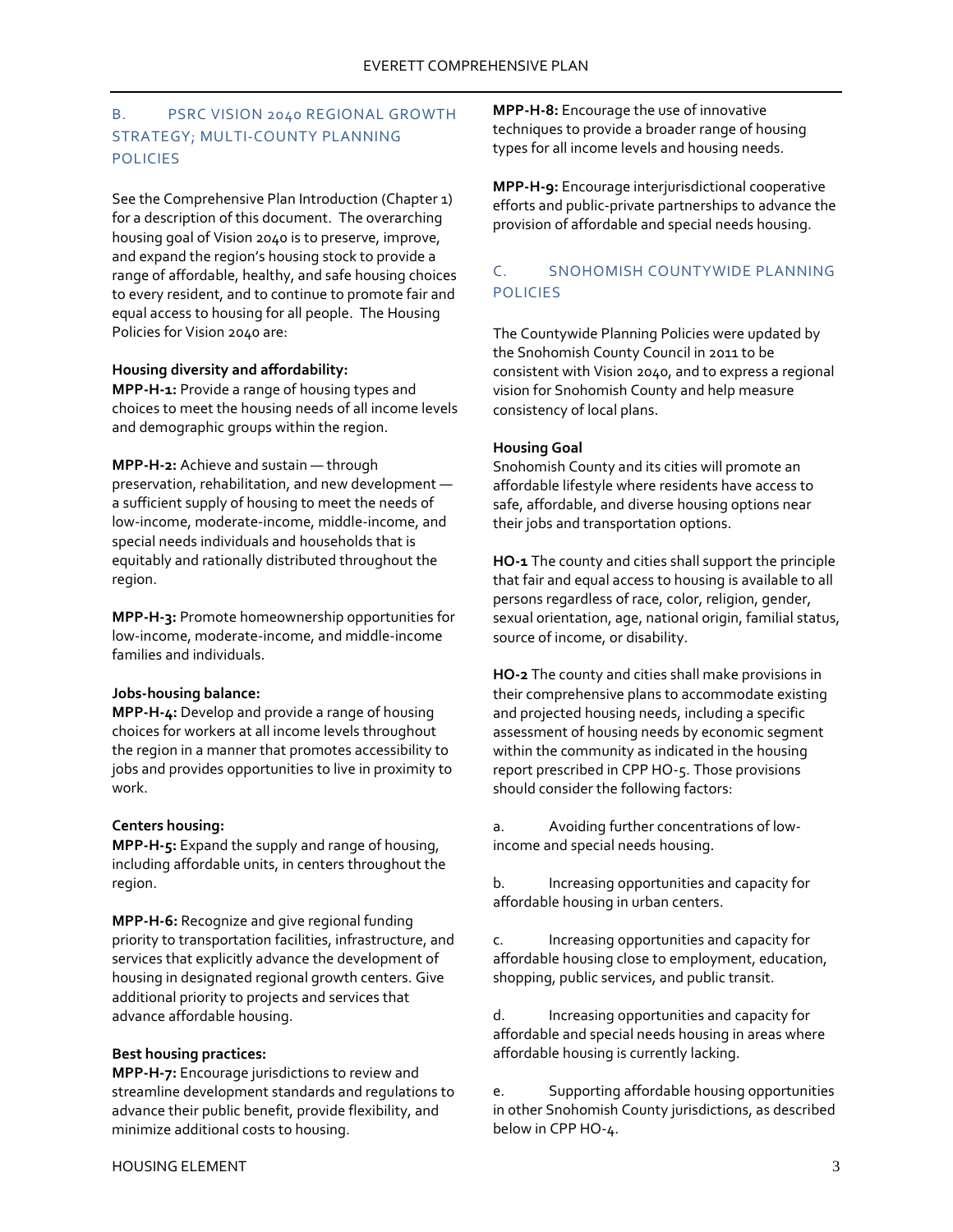**HO-3** County and city comprehensive plans shall include policies for accommodating affordable housing goals throughout the County consistent with Vision 2040. The land use and housing elements should demonstrate they can accommodate needed housing availability and facilitate the regional fair share of affordable housing. Housing elements of comprehensive plans shall be periodically evaluated for success in facilitating needed housing.

**HO-4** The county and cities should participate in a multi-jurisdictional affordable housing program or other cooperative effort to promote and contribute to an adequate and diversified supply of housing countywide.

**HO-5** The cities and the county shall collaborate to report housing characteristics and needs in a timely manner for jurisdictions to conduct major comprehensive plan updates and to assess progress toward achieving CPPs on housing. The report shall be sufficiently easy to understand and use for planning and evaluation. To the extent made possible by the availability of valid data, this report shall, for the entire county and each jurisdiction:

a. Describe the measures that jurisdictions have taken (individually or collectively) to implement or support CPPs on housing, especially measures taken to support housing affordability.

b. Quantify and map existing characteristics that are relevant to the results prescribed in the CPPs on housing, including (but not limited to):

> i. The supply of housing units, including subsidized housing, by type, tenure, affordability, and special needs populations served.

ii. The availability and general location of existing affordable housing units and the distribution and location of vouchers and similar assistance methods.

iii. The supply of undeveloped, partially used and re-developable residential land.

c. Identify the number of housing units necessary to meet the various housing needs of the projected population, by income ranges, and special needs populations. The number of units identified for each jurisdiction will be utilized for planning purposes and to acknowledge the responsibility of all

jurisdictions to plan for affordable housing within the regional context.

**HO-6** The county and cities should implement policies and programs that encourage the upgrading of neighborhoods and the rehabilitation and preservation of existing legally established, affordable housing, including but not limited to mobile/manufactured housing and single - room occupancy (SRO) housing.

**HO-7** Jurisdictions shall use housing definitions consistent with those of the Snohomish County Tomorrow growth monitoring report. Definitions may be periodically revised based on consideration of local demographic data and the definitions used by the Department of Housing and Urban Development.

**HO-8** Each jurisdiction's comprehensive plan should reconcile the need to encourage and respect the vitality of established residential neighborhoods with the need to identify and site essential public residential facilities for special needs populations, including those mandated under RCW 36.70A.200.

**HO-9** In order to improve the jobs-to-housing balance in Snohomish County, jurisdictions shall adopt comprehensive plans that provide for the development of:

a. A variety of housing choices, including affordable housing, so that workers at all income levels may choose to live in proximity to existing and planned employment concentrations and transit service; and

b. Provide for employment opportunities in proximity to existing residential communities.

**HO-10** Jurisdictions should encourage the use of environmentally sensitive housing development practices in order to minimize the impacts of growth on the county's natural resource systems.

### <span id="page-5-0"></span>D. EVERETT VISIONING EFFORTS

The City of Everett has periodically conducted citizen based visioning exercises to guide planning efforts. Each of the visioning efforts has yielded consistent priorities for Everett. Among the often repeated priorities are the following directives:

- Diversify Everett's economic base
- Encourage quality redevelopment and an intensive mix of uses in downtown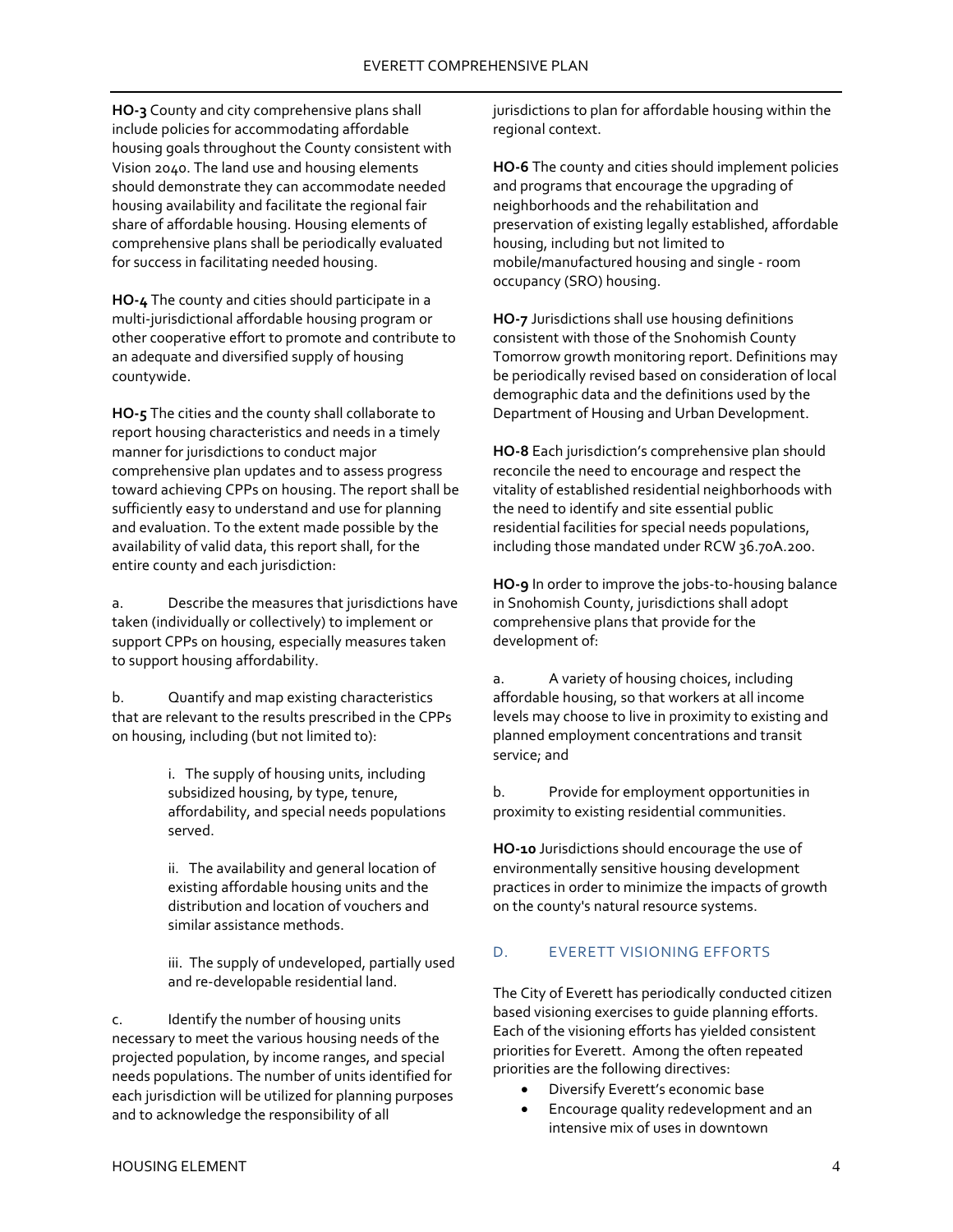- Develop an efficient local and regional multimodal transportation system
- Improve the quality and character of the City's commercial arterial areas
- Improve public access to the City's waterfront areas
- Expand and improve parks in Everett
- Encourage improvement and extension of sidewalks, trails and bike lanes in the City
- Encourage a diverse range of affordable housing opportunities
- Maintain and improve the quality of housing and neighborhoods
- Encourage active citizen participation in City government and planning efforts
- Provide educational excellence for children in school districts serving Everett
- Create opportunities for job training and 4 year degree programs in Everett
- Support programs to serve special needs populations

For the 2015 update of the comprehensive plan, citizens have validated that the above common themes still are important priorities for Everett's future. Additional concerns identified through a community questionnaire and public visioning workshops include a need to address:

- public safety concerns,
- homelessness, and
- services for individuals with mental illness.

## <span id="page-6-0"></span>E. CONSOLIDATED PLAN

The City of Everett prepares a Consolidated Plan as a requirement of obtaining federal Community Development Block Grant and HOME Investment Partnership funds. The Plan addresses the three basic goals of the HUD programs which are to provide decent housing, create a suitable living environment, and expand economic opportunities. The Plan describes the needs of low- and moderate-income Everett residents and the ways in which funds will be used to address those needs. Everett's Plan is coordinated with Snohomish County's Consolidated Plan. The Plans must be updated every 5 years. The 2015 - 2019 Consolidated Plan includes the following Housing Strategies.

1. Preserve and expand decent, safe, and affordable housing opportunities for low-income renters, particularly those with incomes of less than 50% of median income, and less than 30% of median income.

2. Support the development of facilities and services for homeless people, particularly families with children, homeless youth, and single women.

3. Address the needs of those who are at-risk of becoming homeless as well as those who are chronically homeless in order to achieve real progress in ending homelessness.

4. Provide funding for operation and development of affordable housing, housing subsidies, and housing retention programs for people with special needs.

5. Provide home repair assistance for lowincome homeowners so they might continue to live safely and comfortably in their homes.

6. Support increased homeownership for lowincome, first-time homebuyers.

7. Promote housing choice by encouraging the dispersion of low- and moderate income housing throughout the City.

## <span id="page-6-1"></span>F. GROWING TRANSIT COMMUNITIES

In 2013, the PSRC's Growing Transit Communities Oversight Committee approved the Growing Transit Communities Strategy to support equitable transit communities in the central Puget Sound region. The Strategy includes a toolbox of 24 key strategies to support equitable Transit Oriented Development near high capacity transit facilities in the region.The Growing Transit Communities overarching goal for Strategies to Provide Affordable Housing Choices is to provide housing *choices affordable to a full range of incomes near high-capacity transit.*

The City will use the guidance provided in the PSRC's Growing Transit Communities planning documents when developing plans around stations for the high capacity transit system. Many of the resources identified in the Growing Transit Communities program could also be useful in review of land use codes or housing incentive programs to help meet housing needs in the community.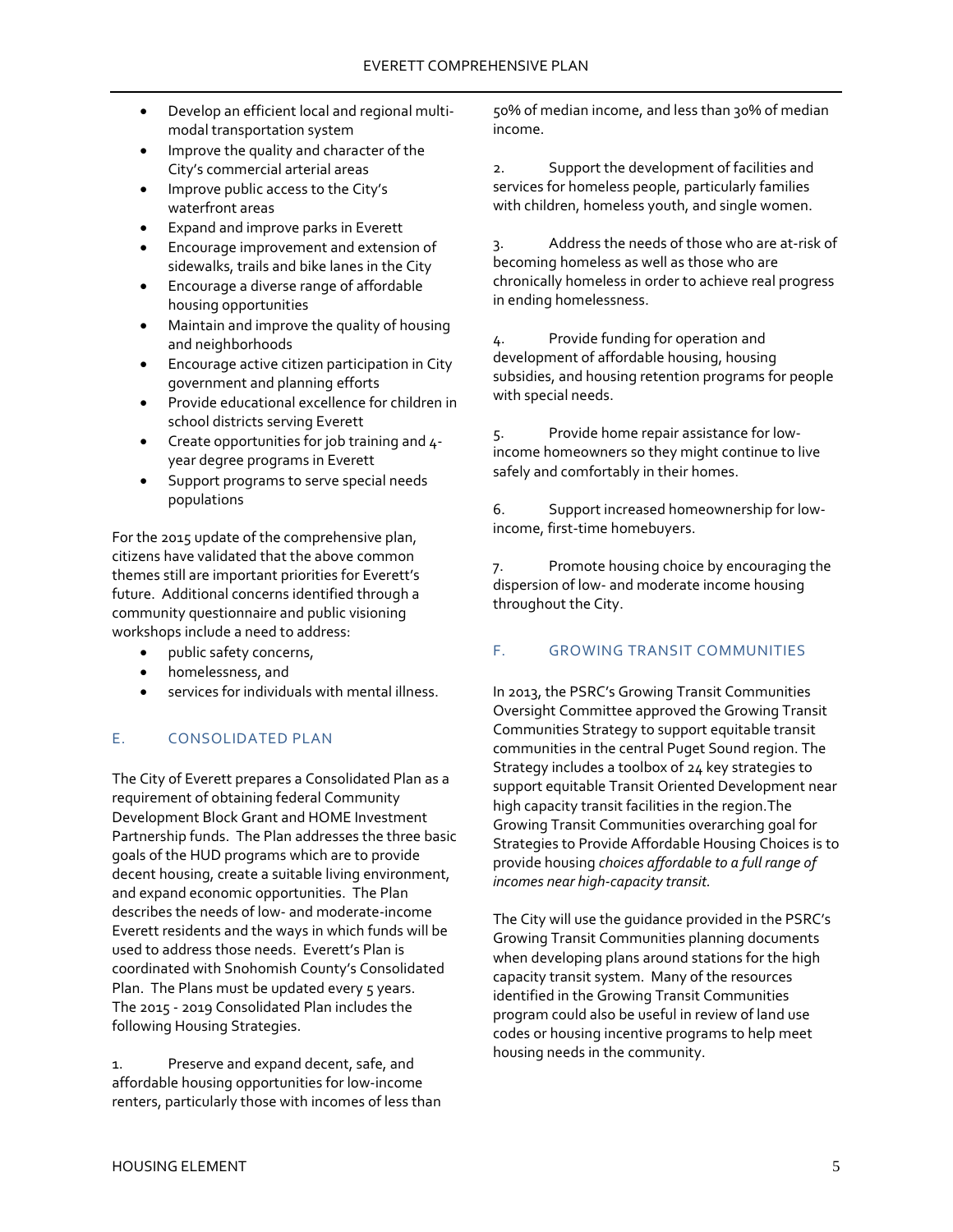# <span id="page-7-0"></span>**III. Inventory and Analysis of Existing and Projected Housing Needs**

The Growth Management Act requires that the Housing Element analyze existing and projected housing needs. The following sections summarize available housing data, including existing and projected housing needs as identified in the 2015 Consolidated Plan, census data, Office of Financial Management data, HUD data, PSRC data, Snohomish County growth monitoring/evaluation reports, and the Snohomish County Tomorrow report as required by Countywide Planning Policy HO-5. This 2014 report is entitled *Housing Characteristics and Needs in Snohomish County.* The report was prepared to assist local jurisdictions understand each community's existing and projected housing needs for their 2015 comprehensive plan updates.

# <span id="page-7-1"></span>A. INVENTORY OF EXISTING DEMOGRAPHIC AND HOUSING DATA

1. Between 2000 and 2010, Everett's population increased from 91,488 to 103, 019, an increase of 12.6%. By comparison, the total population of Snohomish County increased by 17.7% during this period. Between 1990 and 2000, Everett's population had increased by 30.7%, and the total population of Snohomish County had increased by 30.2%. Growth in Everett in each decade was through a combination of annexation and development. (2013 Housing Characteristics and Needs Report, US Census Data)

### <span id="page-7-2"></span>**Table 1: Population Change, City of Everett & Snohomish County**

| <b>Population Change</b> |         |                        |                     |                        |  |  |
|--------------------------|---------|------------------------|---------------------|------------------------|--|--|
| Year                     | Everett | Percentage<br>Increase | Snohomish<br>County | Percentage<br>Increase |  |  |
|                          |         |                        |                     |                        |  |  |
| 1950                     | 33,849  |                        | 111,580             |                        |  |  |
| 1960                     | 40,304  | 19.07%                 | 172,199             | 54.33%                 |  |  |
| 1970                     | 53,622  | 33.04%                 | 265,236             | 54.03%                 |  |  |
| 1980                     | 54,413  | 1.48%                  | 337,720             | 27.33%                 |  |  |
| 1990                     | 69,974  | 28.60%                 | 465,628             | 37.87%                 |  |  |
| 2000                     | 91,488  | 30.75%                 | 606,024             | 30.15%                 |  |  |
| 2010                     | 103,019 | 12.60%                 | 713,335             | 17.71%                 |  |  |
| 2011                     | 103,100 | 0.08%                  | 717,000             | 0.51%                  |  |  |
| 2012                     | 103,300 | 0.19%                  | 722,900             | 0.82%                  |  |  |
| 2013                     | 104,200 | 0.87%                  | 730,500             | 1.05%                  |  |  |
| 2014                     | 104,900 | o.67%<br>$\sim$        | 741,000<br>Dialata  | 1.44%                  |  |  |

Source: OFM Forecasting Division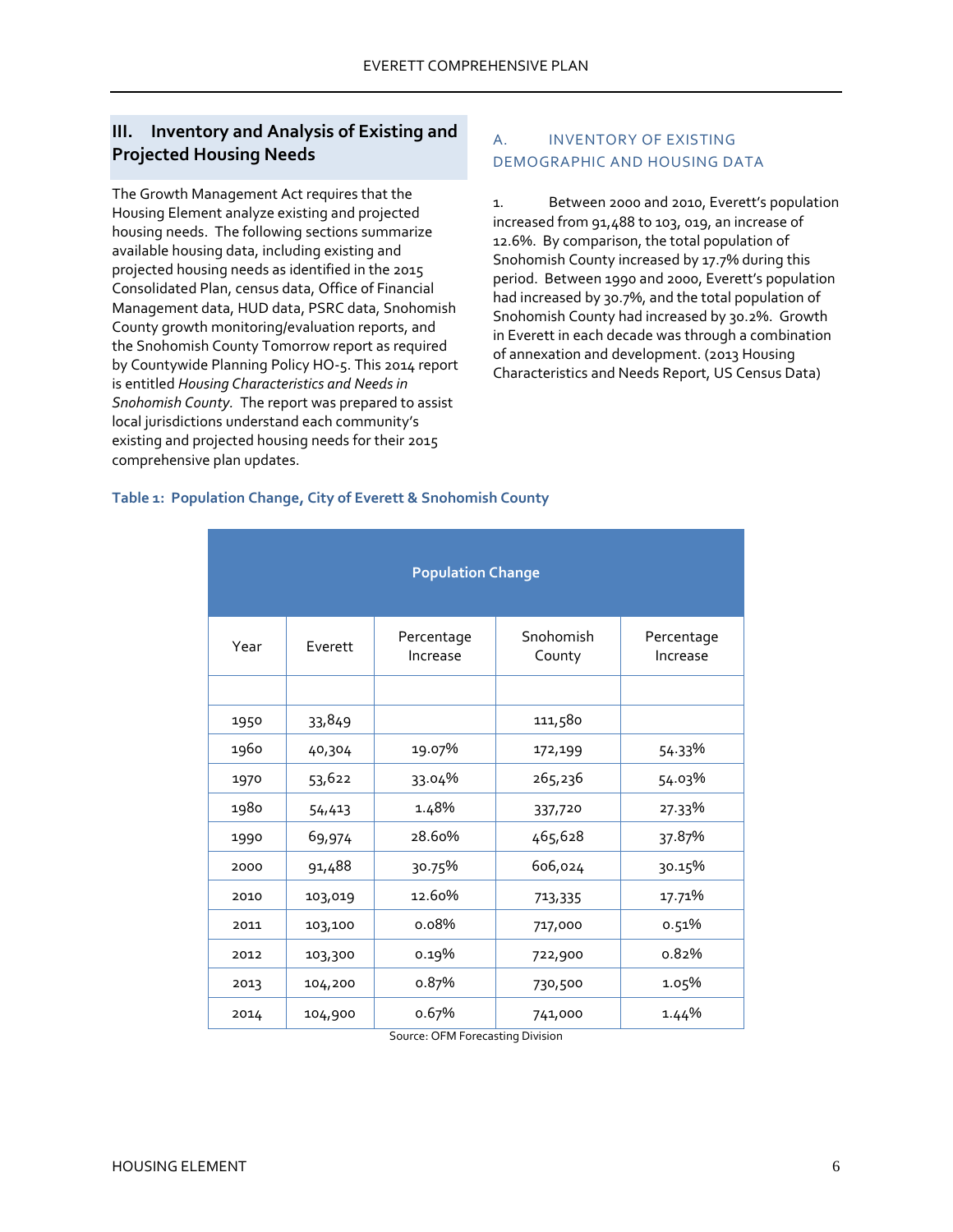2. Only 46% of Everett's occupied housing units were owner-occupied, while 54% of dwelling units were occupied by renters. By comparison, the breakdown for the rest of Snohomish County, excluding Everett, was 73% owner-occupied and 27% renter-occupied. Everett has double the proportion of non-owner-occupied housing as the rest of Snohomish County. (2013 Housing Characteristics and Needs Report, ACS 2011 5 Year Estimates)

3. 83% of homeowners in Everett lived in single family homes, compared to 22% of renters.



<span id="page-8-0"></span>

Single Family Multifamily Mfg Home

Source: US Census Bureau; ACS 2012 5 Year Estimates

4. In Everett, 56% of all households include the "householder" (head of household) and another family member. By comparison, for all of Snohomish County, 70% of households include the householder and another family member. (2013 Housing Characteristics and Needs Report, ACS 2011 5 Year Estimates)

Everett's overall average household size was 2.40 while the average household size for all of Snohomish County was 2.61. Everett's average household size has held constant since 1980, while that of the rest of Snohomish County had declined over this time frame. (2013 Housing Characteristics and Needs Report, ACS 2011 5 Year Estimates)

6. The median household income for Everett was \$48,410, while for all of Snohomish County was about \$67,777. Among all cities in the county, only Lynnwood (\$47,701) and Darrington (\$34,063) had a lower median household income that Everett. (2013 Housing Characteristics and Needs Report, ACS 2011 5 Year Estimates)

7. From 2008 to 2012, approximately 46% of all households in Everett were considered to be cost burdened. (US Census, ACS 2012 5 Year Estimates)

8. 26% of Everett's total households were considered to be extremely low income, earning less than 30% of Area Median Income (AMI) for Snohomish County. 20% were considered very low income, earning 30 to 50% of AMI. 23% were considered low income, earning 50 to 80% of AMI. 7% were considered moderate income, earning 80 to 95% of AMI. Stated another way, 69% of households in Everett were considered to have low to extremely low income.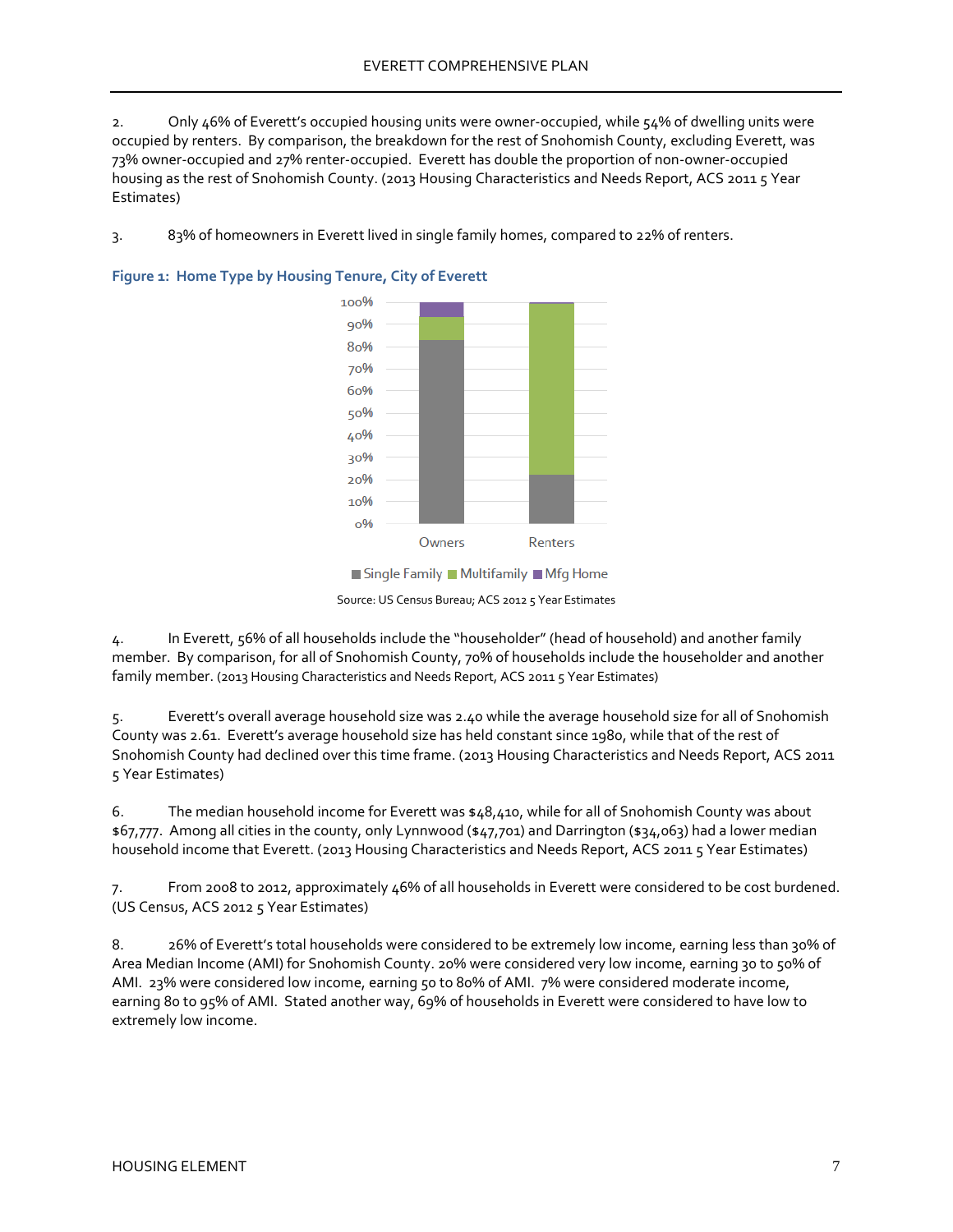

<span id="page-9-0"></span>**Figure 2: Household Share by Income Level, City of Everett & Snohomish County** 

Source: US Census Bureau, ACS 2012 5 Year Estimates

9. Everett's Household Income has seen rising percentages of households categorized as very low to extremely low, while those classified as median or higher are dropping.

### <span id="page-9-1"></span>**Table 2: Everett Household Income Profile-1990, 2000 and 2012**

|                           | % Total Households | % Total Households | % Total Households |
|---------------------------|--------------------|--------------------|--------------------|
| Household Income Range    | 1990               | 2000               | 2012               |
| <30% Median Income        | 14.9%              | 15.4%              | 26%                |
| >30%<=50% Median Income   | 14.0%              | 14.4%              | 20%                |
| >50% <= 80% Median Income | 21.8%              | 23.1%              | 23%                |
| >80% Median Income        | 49.2%              | 47.2%              | 31%                |
| Total                     | 100.0%             | 100.0%             | 100.0%             |

Source: HUD State of the Cities Data System, US Census Bureau; ACS 2012 5 Year Estimates

10. Poverty rates have also increased for households and segments of the population from 2000 to 2010.

#### <span id="page-9-2"></span>**Table 3: Poverty Status, 2000 to 2010**

|                         | Everett 2000 <sup>*</sup> | <b>Snohomish County</b><br>2000 | Everett 2010** | <b>Snohomish County</b><br>$2010***$ |
|-------------------------|---------------------------|---------------------------------|----------------|--------------------------------------|
| <b>Households</b>       | 10.82%                    | 6.48%                           | 14.61%         | 7.93%                                |
| Family Households       | 6.14%                     | 3.43%                           | 6.65%          | 4.04%                                |
| Nonfamily Households    | 4.68%                     | 3.05%                           | 7.96%          | 3.89%                                |
| Population              | 12.85%                    | 6.86%                           | 15.88%         | 8.41%                                |
| Under <sub>18</sub>     | 16.75%                    | 8.08%                           | 22.39%         | 10.84%                               |
| 65 and over             | 12.11%                    | 7.76%                           | 12.33%         | 7.27%                                |
| *Source: US Census 2000 |                           |                                 |                |                                      |

\*\* ACS 2010 5 Year Estimates

11. Everett has 15.2% of all housing units within Snohomish County, and 26.2% of all rental housing units within Snohomish County. (2013 Housing Characteristics and Needs Report, ACS 2011 5 Year Estimates)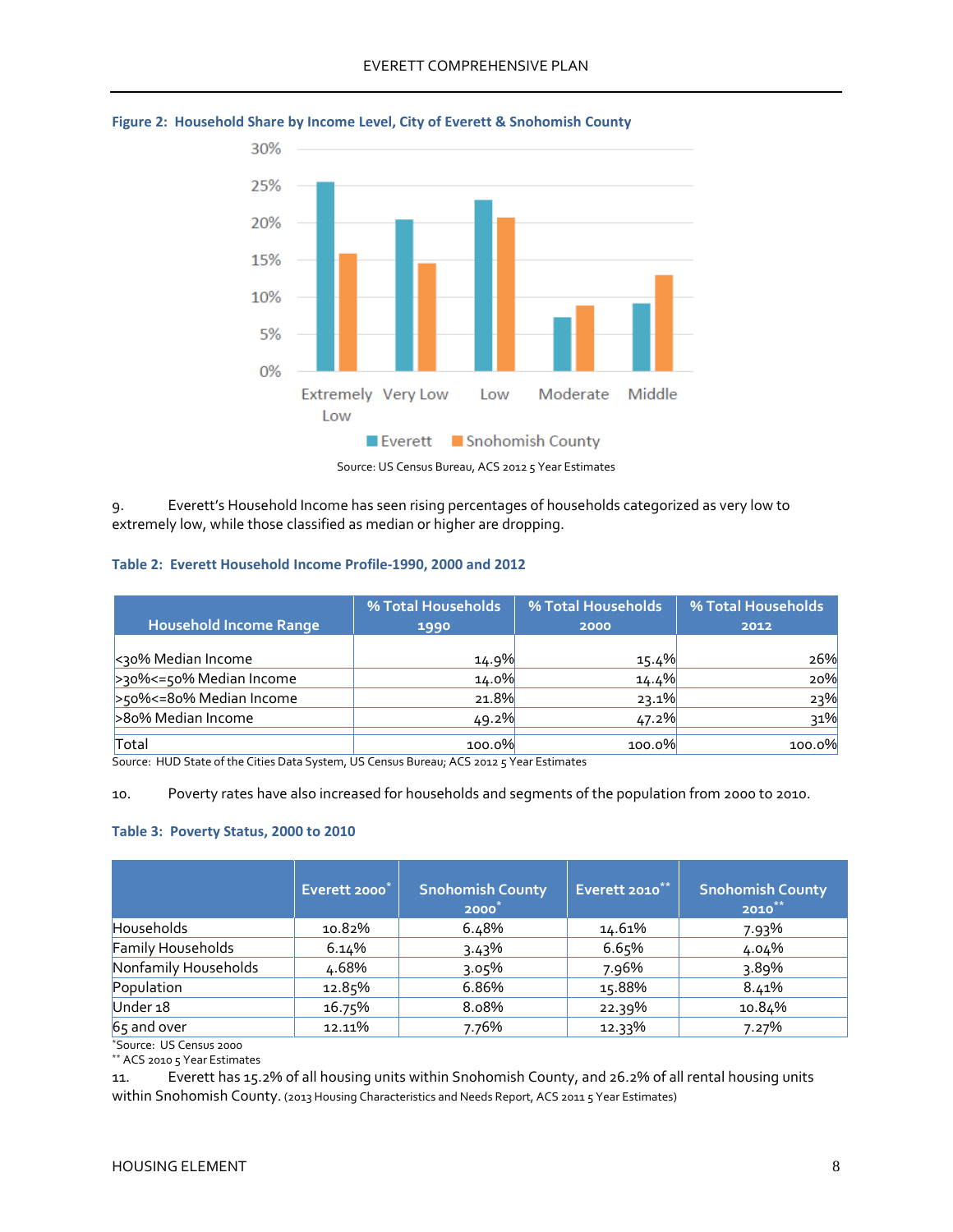12. Of Everett's renter households, 51.6% paid 30% or more of their income on rent, and therefore were considered "cost burdened." For all of Snohomish County, 50.2% of all renter households were cost burdened. (2013 Housing Characteristics and Needs Report, ACS 2011 5 Year Estimates)

13. For owner households in Everett, 46.0% were cost burdened, while for all of Snohomish County, 45.7% owner households were cost burdened. (2013 Housing Characteristics and Needs Report, (ACS 2011 5 Year Estimates)

| <b>Renters</b>   |                | <b>Owners</b>       |                | All                 |                |                     |
|------------------|----------------|---------------------|----------------|---------------------|----------------|---------------------|
| Income<br>Level  | <b>Everett</b> | Snohomish<br>County | <b>Everett</b> | Snohomish<br>County | <b>Everett</b> | Snohomish<br>County |
| <b>Extremely</b> |                |                     |                |                     |                |                     |
| Low              | 79%            | 80%                 | 78%            | 73%                 | 79%            | 78%                 |
| <b>Very Low</b>  | 80%            | 85%                 | 78%            | 80%                 | 61%            | 64%                 |
| Low              | 21%            | 27%                 | 47%            | 59%                 | 38%            | 54%                 |
| <b>Moderate</b>  | 11%            | 15%                 | 35%            | 44%                 | 26%            | 37%                 |
| <b>Middle</b>    | 3%             | 5%                  | 21%            | 32%                 | 14%            | 25%                 |

### <span id="page-10-0"></span>**Table 4: Cost Burden by Income Level and Tenure, City of Everett & Snohomish County**

Source: US Census Bureau; ACS 2012 5 Year Estimates

14. In Everett, only 47% of dwelling units were single family detached dwellings, while for the rest of Snohomish County, excluding Everett, 70% of all dwellings were single family detached.

15. The total number of housing units in Everett increased 42.67% from 1990 to 2010. In that time period, there were 28.71% more multifamily units built than single family units. The percentage of single family units and mobile homes in relation to the total number of housing units decreased 2.19% and 1.2% respectively, whereas the percentage of multifamily units increased 3.39%.

<span id="page-10-1"></span>

|  |  |  |  | Table 5: Composition of Housing Stock in Everett City Limits, 1990, 2000 and 2010 |
|--|--|--|--|-----------------------------------------------------------------------------------|
|--|--|--|--|-----------------------------------------------------------------------------------|

|                                |                                              |        |               | Change    | <b>Change</b> |
|--------------------------------|----------------------------------------------|--------|---------------|-----------|---------------|
| <b>Structure Type</b>          | # Units 2000<br># Units 2010<br># Units 1990 |        | $2000 - 2010$ | 1990-2010 |               |
| 1-unit detached                | 15,155                                       | 17,178 | 19,754        | 2,576     | 4,599         |
| 1-unit attached                | 523                                          | 1,426  | 1,653         | 227       | 1,130         |
| $2$ to 4 units                 | 3,989                                        | 4,877  | 4,843         | -34       | 854           |
| $\overline{5}$ to 9 units      | 2,488                                        | 3,085  | 3,898         | 813       | 1,410         |
| 10 or more units               | 7,317                                        | 10,791 | 12,427        | 1,636     | 5,110         |
| Mobile home, trailer,<br>other | 1,323                                        | 1,223  | 1,359         | 136       | 36            |

Source: US Census 1990, 2000 and ACS 2010 5 Year Estimates

16. There are an estimated 45,284 total housing units in Everett as of 2014. (Washington State Office of Financial Management, Forecasting Division)

17. Peak permit activity occurred in 2005, followed by a swift downturn. Newly permitted units began to recover across Snohomish County beginning in 2010, though Everett hasn't been recovering at the same pace.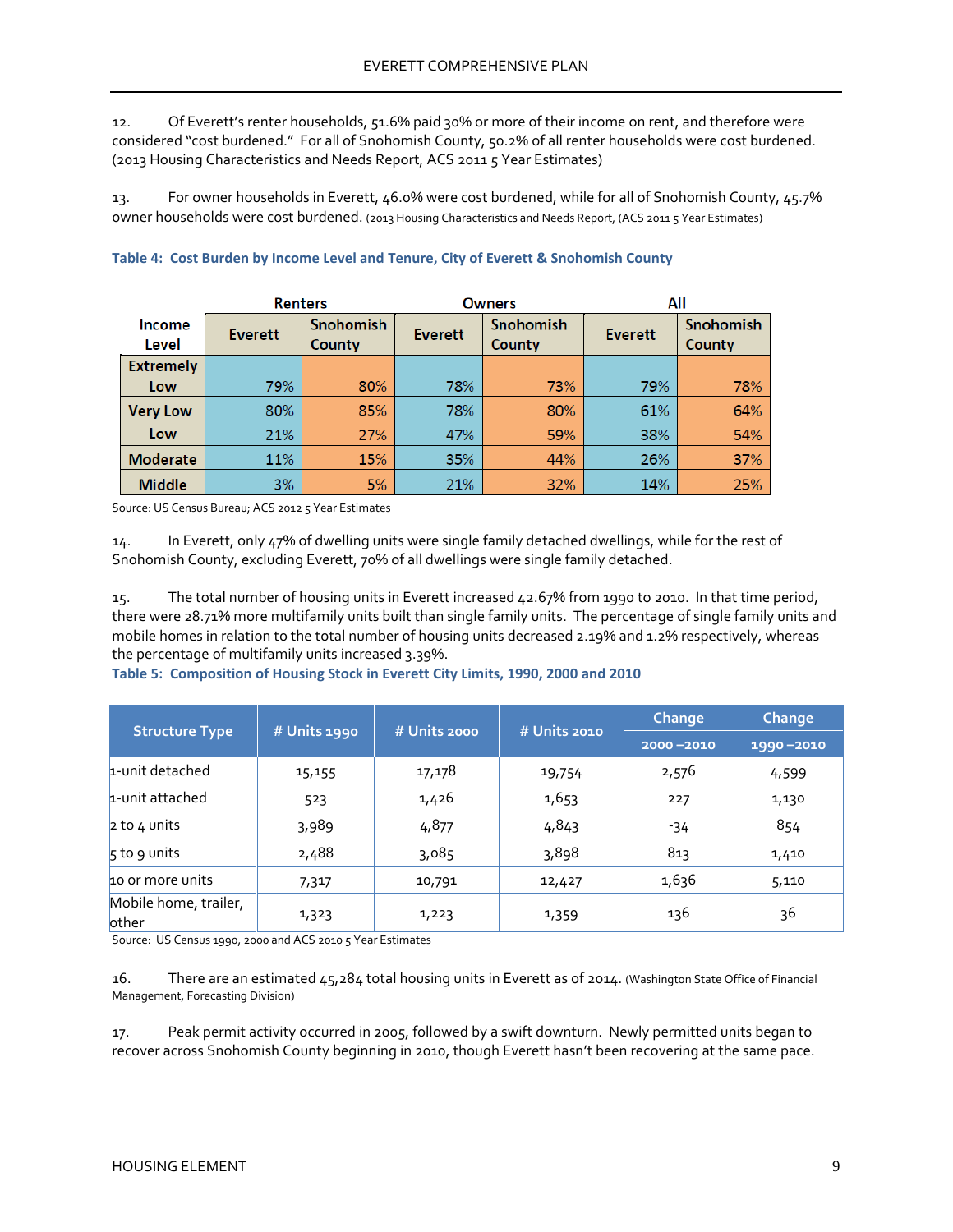

### <span id="page-11-0"></span>**Figure 3: Newly Permitted Units by Type, City of Everett**

<span id="page-11-1"></span>



18. Everett has approximately 1,073 acres of developable and re-developable land to accommodate additional housing units. Just under 33% of the available land is located in single family zones and 67% is located in zones that can accommodate multifamily units.

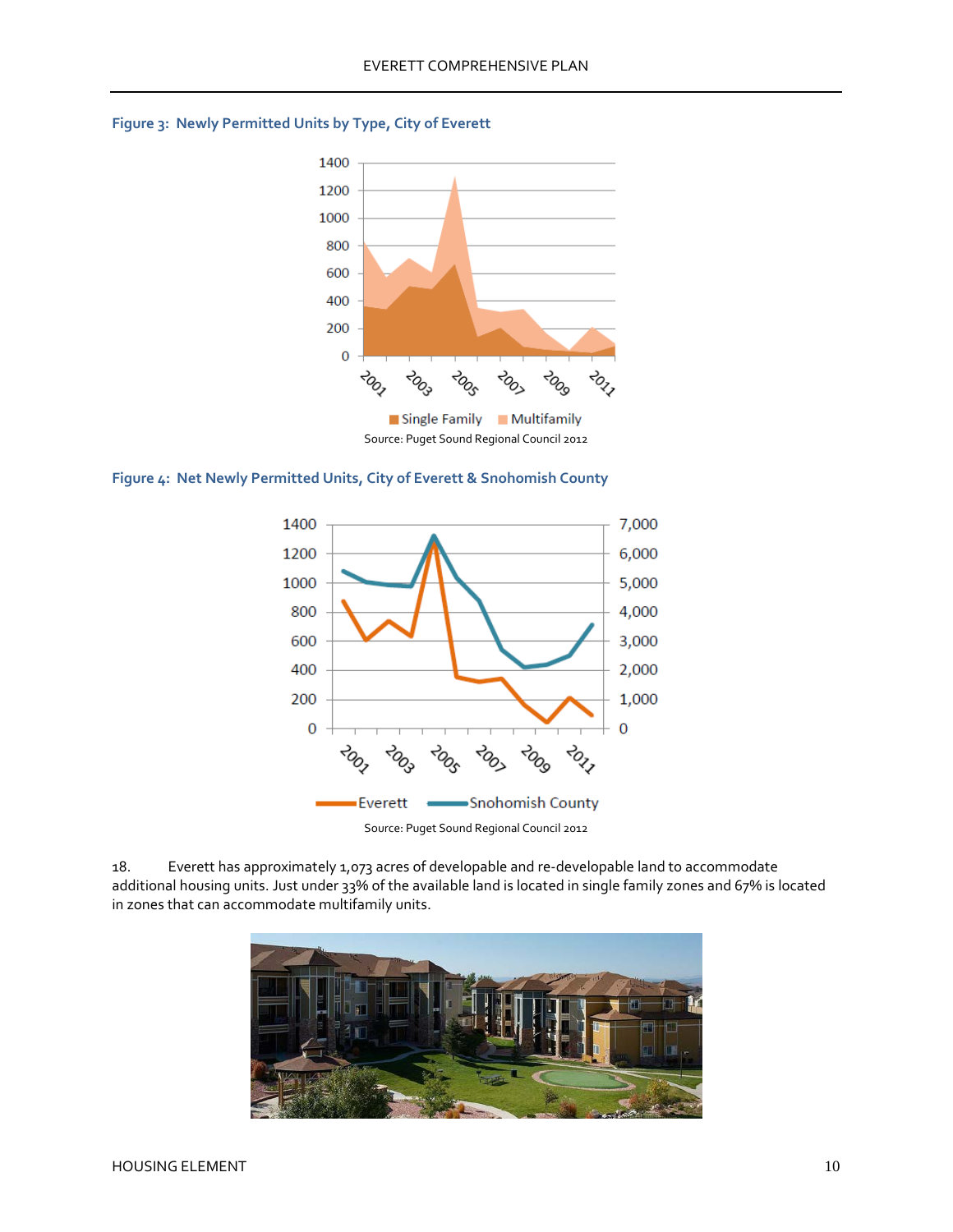#### <span id="page-12-0"></span>**Table 6: Available Housing Inventory**

|                | <b>Developable</b>     |
|----------------|------------------------|
| Zone           | <b>Acres Available</b> |
| R-S            | 39                     |
| $R-1$          | 182                    |
| $R - 1A$       | 12                     |
| $R-2$          | 132                    |
| $R - 2A$       | 26                     |
| $R - 3L$       | 25                     |
| $R-3$          | 114                    |
| $R - 4$        | 54                     |
| $R - 5$        | 16                     |
| B-1            | 8                      |
| $B-2$          | 14                     |
| $B-2B$         | 3                      |
| $B-3$          | 45                     |
| <b>BMU</b>     | 45                     |
| $E-1$          | 26                     |
| E-1/MUO        | 100                    |
| $C - 1/C - 1R$ | 36                     |
| $C-2ES$        | 37                     |
| W-C            | 159                    |
| Total          | 1,073                  |

Source: Snohomish County 2012 Buildable Lands Report/City of Everett Planning Alternative Employment and Population Capacity Background Report September 2014

19. In Everett, 53% of all dwelling units were in buildings with two or more dwelling units, while for the rest of Snohomish County, excluding Everett, only 30% of all dwelling units were in buildings with two or more dwelling units.

20. There was an estimated 22,916 units of rental housing in Everett of every type, from single family homes to large apartment buildings. Of those, 17,665, or 77%, were in multifamily properties. (US Census, ACS 2012 5 Year Estimates)

21. In 2000, the ratio of renter occupied units that had more than one person per room was approximately 1 in 9, compared to owner occupied units which was approximately 1 in 39. By 2012 the ratio of renter occupied units that had more than one person per room was approximately 1 in 16, compared to owner occupied units which was approximately 1 in 41. (US Census, ACS 2012 5 Year Estimates)

22. For all rental housing units in Everett, 44% were affordable to households earning between 51% and 80% of AMI; 29% were affordable for households earning between 31% and 50% of AMI, and 9 % were affordable for households earning 30% or less of AMI. For the rest of Snohomish County, excluding Everett, these affordability measures were lower, at 43%, 19% and 5% respectively. (2013 Housing Characteristics and Needs Report, ACS 2011 5 Year Estimates)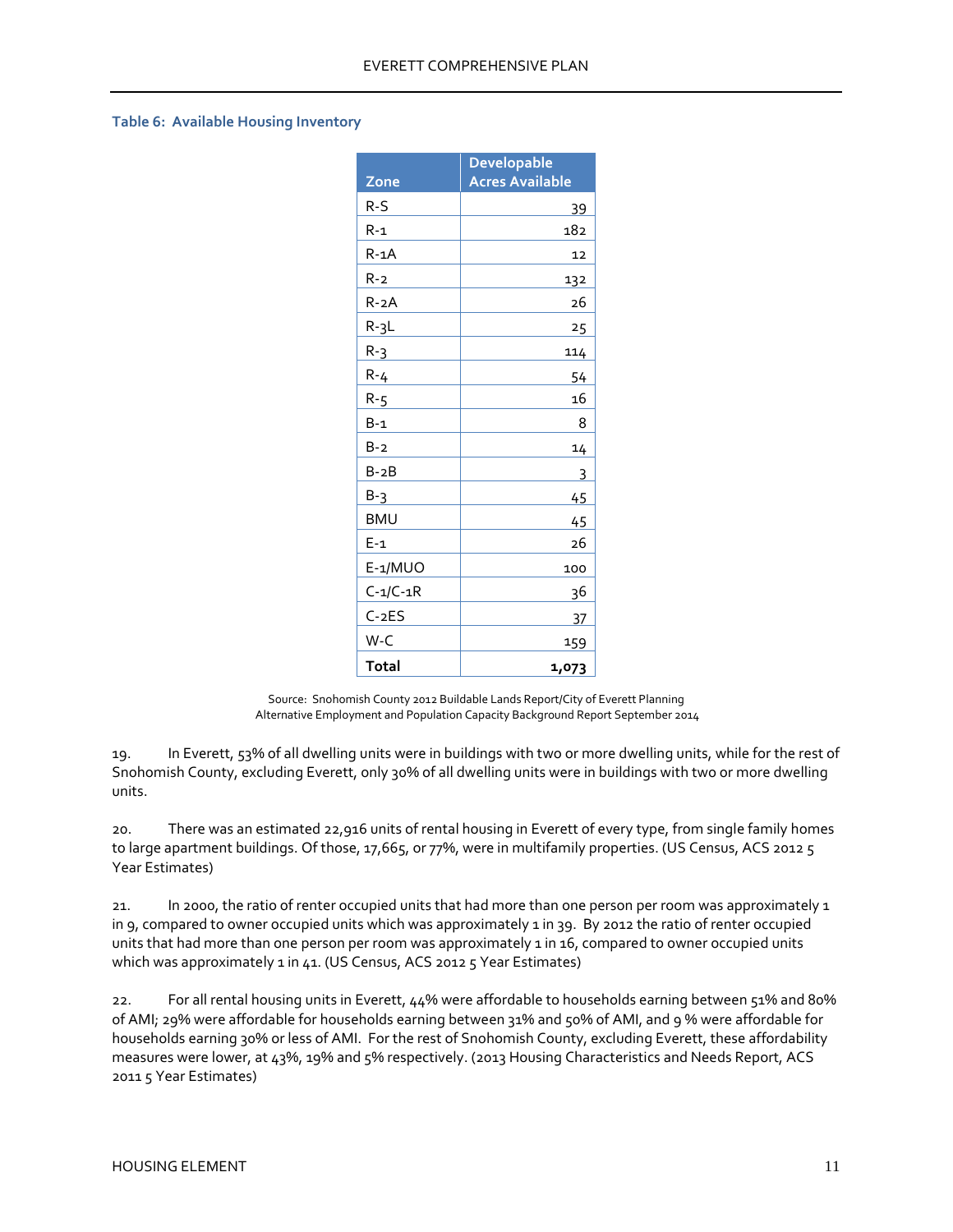23. Stated another way, 18% of Everett's rental housing units were not affordable to households earning 80% of AMI, while for the rest of Snohomish County, 35% of rental housing was not affordable to households earning 80% of AMI.

|               | <b>Multifamily</b><br><b>Average Rent</b> | <b>Minimum Income</b> | <b>Single Family</b><br><b>Average Rent</b> | Minimum<br><b>Income</b> |
|---------------|-------------------------------------------|-----------------------|---------------------------------------------|--------------------------|
| <b>Studio</b> | \$710                                     | Very Low              | n/a                                         | n/a                      |
| 1 Bedroom     | \$855                                     | Low                   | \$935                                       | Low                      |
| 2 Bedroom     | \$1,024                                   | Low                   | \$1,398                                     | Low                      |
| 3 Bedroom     | \$1,312                                   | Low                   | \$1,656                                     | Low                      |
| 4 Bedroom     | n/a                                       | n/a                   | \$2,041                                     | Moderate                 |
| 5 Bedroom     | n/a                                       | n/a                   | \$2,723                                     | Middle                   |

#### <span id="page-13-0"></span>**Table 7: Average Rent by Size, Single and Multifamily, City of Everett**

Source: Dupre and Scott 2013

24. Everett has 15% of the housing stock in the entire county, but 31% of all subsidized housing units in Snohomish County. (Snohomish County, Analysis of Impediments to Fair Housing Choices, 2012)

#### <span id="page-13-1"></span>**Table 8: Assisted Units by Income Level Served, City of Everett**

| <b>Extremely Low</b> | 3,926 |
|----------------------|-------|
| <b>Very Low</b>      | 1,816 |
| Low                  | 1,677 |
| <b>Moderate</b>      |       |
| <b>Total</b>         | 7.423 |

Source: Hasco 2014

25. Everett has 4,512 units of permanent subsidized housing with a range of rental assistance sources including Section 8 Housing Choice Vouchers (HCVs), Section 8 Project-Based Vouchers, HUD Section 202 Supportive Housing for the Elderly Rental Assistance, and HUD Public Housing.

#### <span id="page-13-2"></span>**Table 9: Permanent Subsidized Units by Funding Source, City of Everett**

| <b>Section 8 Housing Choice</b><br><b>Voucher (HCV)</b>         | 2,885 |
|-----------------------------------------------------------------|-------|
| <b>Public Housing</b>                                           | 640   |
| <b>Section 8 Project-Based</b><br>Voucher                       | 461   |
| <b>Project-Based Section 8</b>                                  | 66    |
| <b>Section 202 Supportive</b><br><b>Housing for the Elderly</b> | 235   |
| <b>Sound Families Initiative</b>                                | 50    |
| <b>HUD Supportive Housing</b>                                   | 72    |
| Other                                                           | 103   |

Source: EHA 2014, Hasco 2014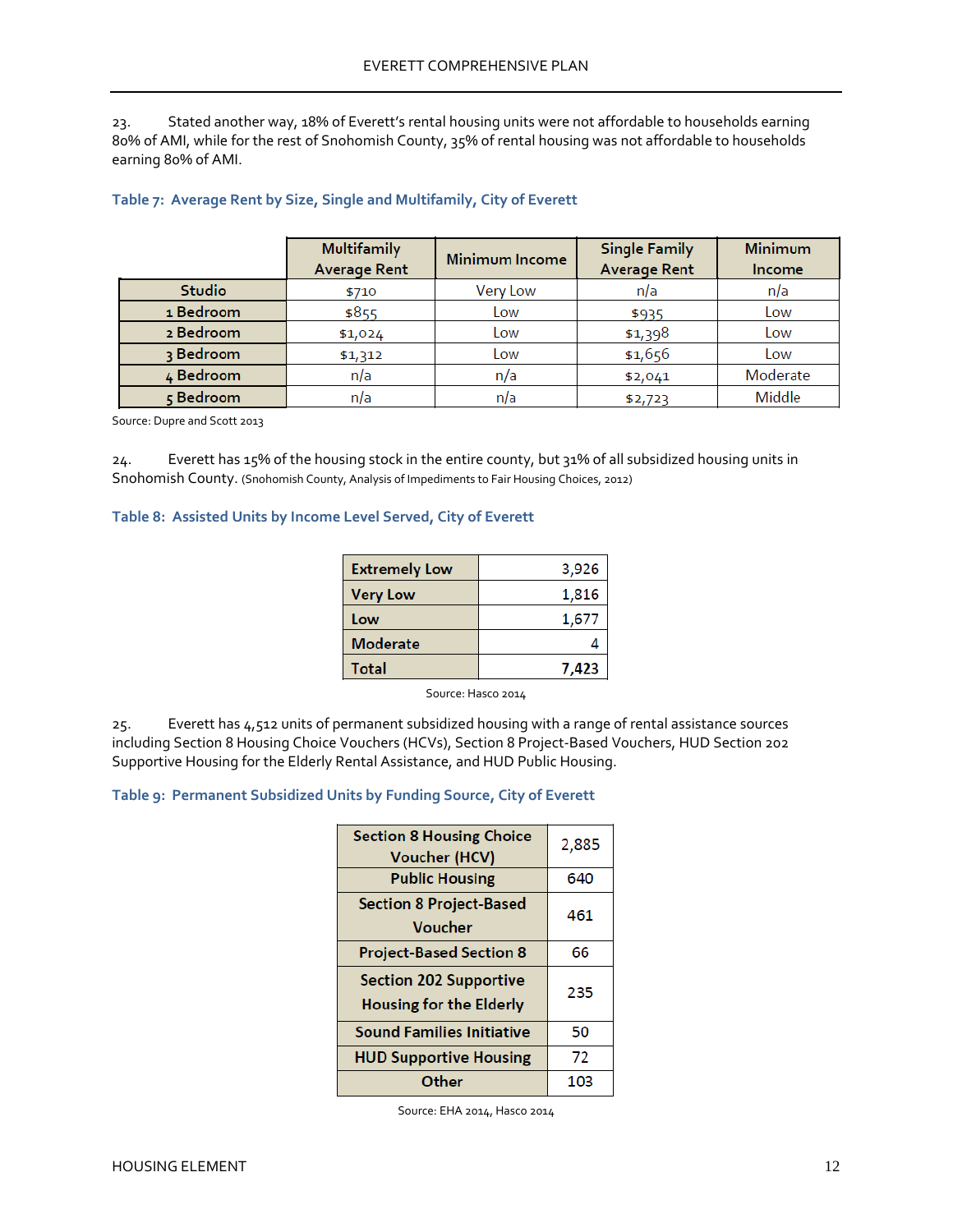26. Everett is home to 2,461 units of workforce housing distributed across 35 properties. Workforce housing in Everett has been funded through many sources, including low-income housing tax credits, Community Development Block Grants (CDBG), Housing Trust Fund dollars, and tax-exempt bonds.

#### <span id="page-14-0"></span>**Table 10: Workforce Units by Funding Source, City of Everett**

| <b>Tax Credit</b>                                         | 1,985 |
|-----------------------------------------------------------|-------|
| Bond                                                      | 376   |
| <b>HOME (City, County,</b><br>and/or State)               | 156   |
| <b>Housing Trust Fund (City,</b><br>County, and/or State) | 275   |
| CDBG                                                      | 212   |

Source: Hasco 2014

27. There are a total of 209 emergency shelter beds in the City for adults; only 8 for unaccompanied youth. There are no beds available for youth with criminal records. (Source: Everett Community Streets Initiative Task Force Report 2014)

### <span id="page-14-1"></span>**Table 11: Everett Point in Time Homeless Count Data**

| Year                           | 2011 | 2012 | 2013 | 2014 |
|--------------------------------|------|------|------|------|
| Unaccompanied Youth            |      |      | 18   |      |
| <b>Chronic Homeless Adults</b> | 132  | 118  | 114  |      |

Source: Snohomish County

28. Everett has 15% of the total county population, 18% of all special needs citizens in the county, and 14% of senior citizens in the county. (Snohomish County, Analysis of Impediments to Fair Housing Choices, 2012, ACS 2011 5 Year Estimates)

29. 23% of Everett's housing stock was built prior to 1950, while for all of Snohomish County only 9% of housing stock was built prior to 1950.

#### <span id="page-14-2"></span>**Figure 5: Age Distribution of Housing Stock, City of Everett & Snohomish County**



Source: US Census Bureau; ACS 2012 5 Year Estimates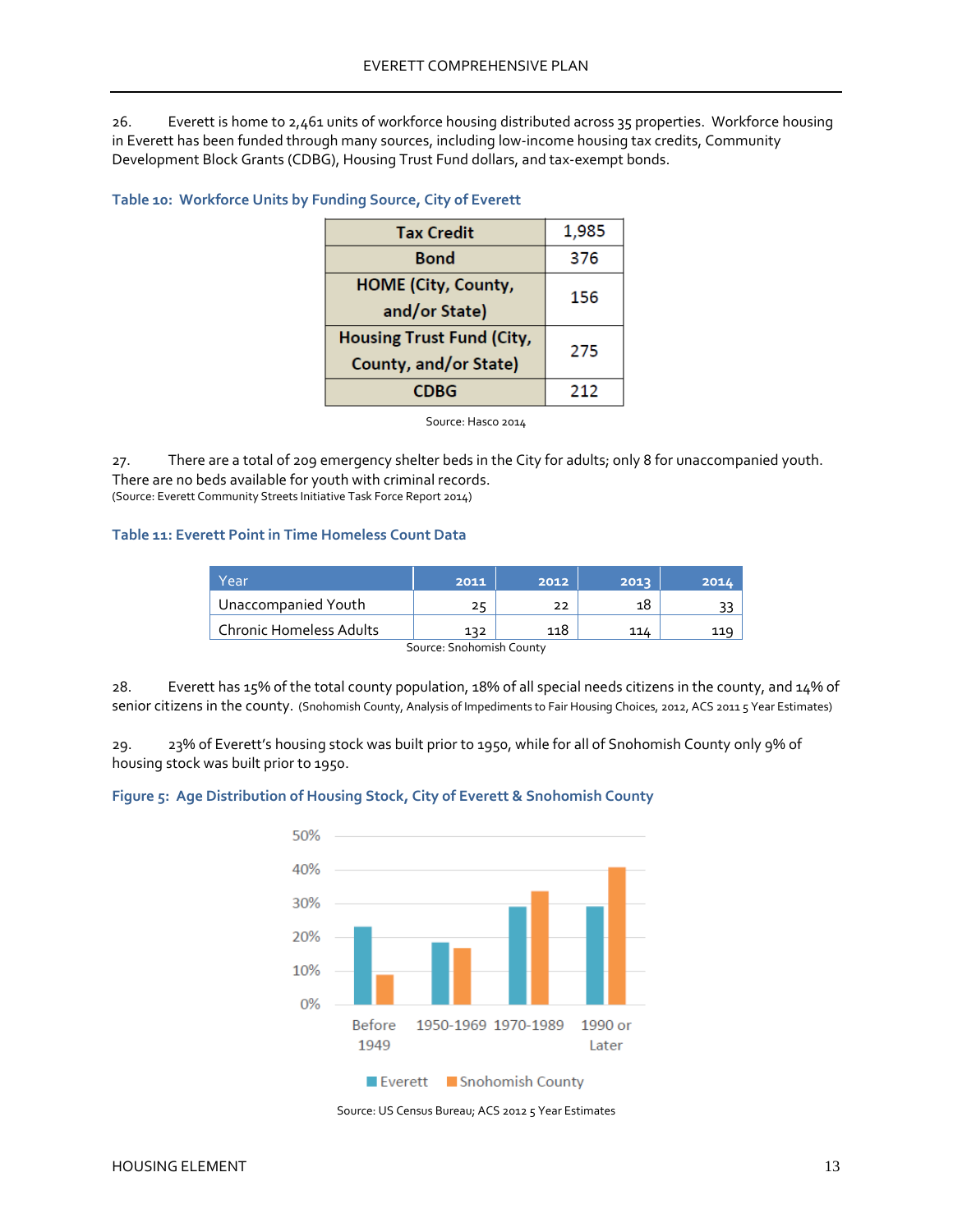30. Between 2008 and 2012, 58% of single family homes sold in Everett were three bedrooms in size. 22% of homes sold were four bedrooms in size. In total, three and four bedroom homes represented 80% of sales. 14% were two bedrooms and 3% were five bedrooms. (Alliance for Affordable Housing "Draft Housing Profile City of Everett", Snohomish County Assessor)

| <b>Bedrooms</b> | <b>Single Family</b> | Manufactured<br>Home | Condo |
|-----------------|----------------------|----------------------|-------|
| $1 - 2$         | 236                  | 39                   |       |
|                 | 892                  | 94                   | 91    |
|                 | 402                  |                      | 68    |
|                 | 88                   |                      |       |

### <span id="page-15-0"></span>**Table 12: Bedrooms by Housing Type**

Source: Snohomish County Assessor 2014

31. Approximately 18% of the mortgaged housing units were affordable for low income households, 4% for very low income households, and only 1% was affordable for households with extremely low income. (US Census, ACS 2011 5 Year Estimates)

32. In 2012, the median sale price for a single family home in Everett was \$219,950. Using average rates of interest, property taxes, utilities and insurance as determined by the Federal Housing Funding Board, and presuming a 20% down payment, the monthly cost of this home would be \$1,313. To afford this, a household would require an annual income of at least \$52,514, 10.6% higher than the median household income in 2012. (Alliance for Affordable Housing "Draft Housing Profile City of Everett", Snohomish County Assessor)

#### <span id="page-15-1"></span>**Table 13: Affordable Home Sales by Size, City of Everett 2012**

| <b>Bedrooms</b> | <b>Extremely</b><br>Low | <b>Very Low</b> | Low | <b>Moderate</b> | <b>Middle</b> | <b>Not</b><br><b>Affordable</b> | Total<br><b>Sales</b> |
|-----------------|-------------------------|-----------------|-----|-----------------|---------------|---------------------------------|-----------------------|
| $1-2$           | 20%                     | 67%             | 93% | 97%             | 99%           | 1%                              | 283                   |
| 3               | 9%                      | 38%             | 85% | 98%             | 100%          | 0%                              | 1,077                 |
| $\overline{4}$  | 1%                      | 18%             | 69% | 93%             | 99%           | 1%                              | 472                   |
| 5+              | 1%                      | 14%             | 46% | 96%             | 97%           | 3%                              | 95                    |

Source: Snohomish County Assessor 2014

33. In 2008, a household needed a minimum of \$82,471 to affordably own the median priced home of \$299,950. From 2008 to 2012, the median home sale price dropped 27%. Since then, values in Everett have begun to climb again, with a 2.5% rise in average residence value between 2013 and 2014. This is lower than the average increase across the county of 4.4%. (Alliance for Affordable Housing "Draft Housing Profile City of Everett", Snohomish County Assessor, "Snohomish County Assessor's Annual Report for 2014 Taxes", 2014)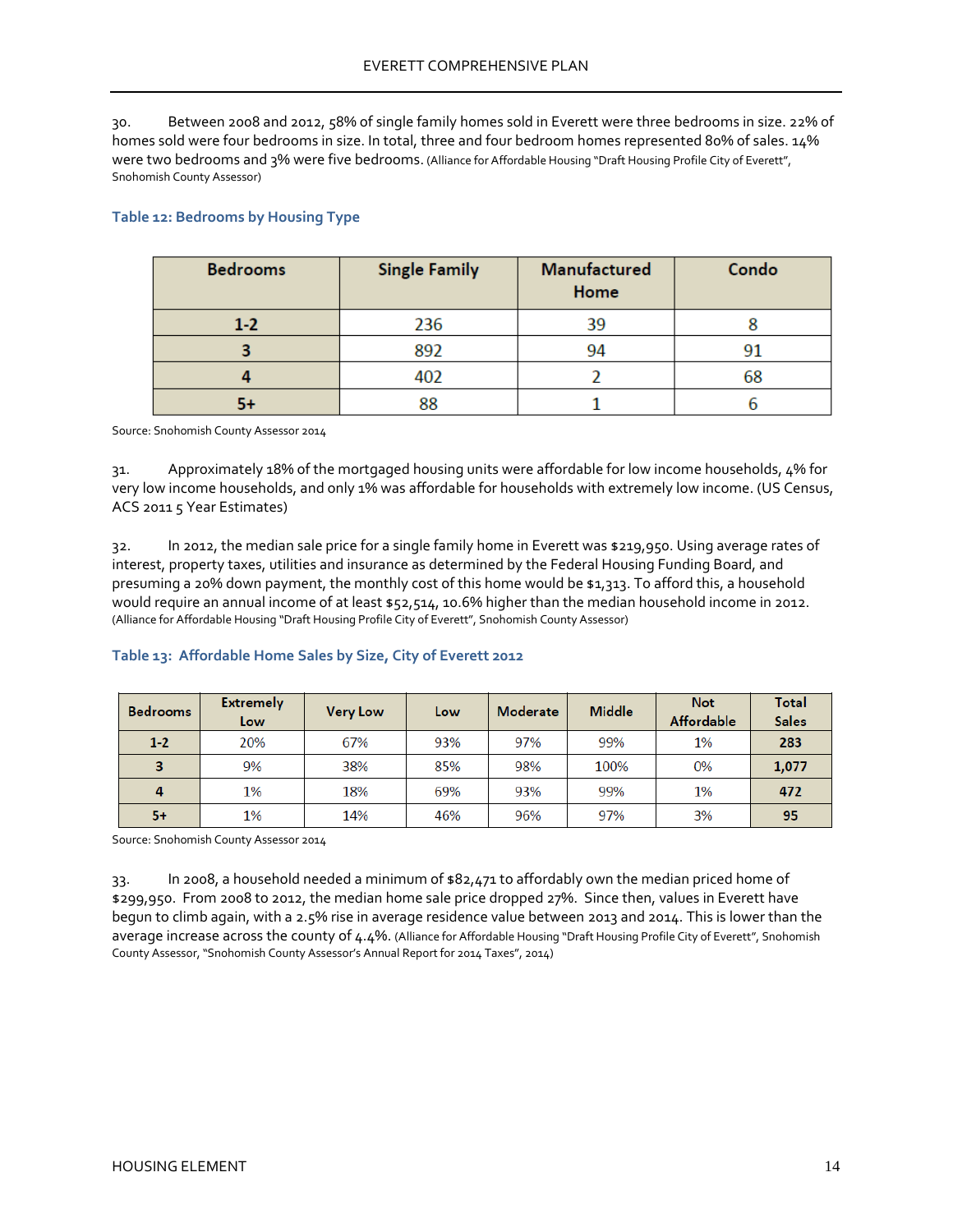34. Percentages of home sales affordability generally increased from 2008 to 2012 including certain households with low to very low income. In 2012, nearly all Everett home sales were estimated to be affordable to households earning at least 80% AMI.



#### <span id="page-16-0"></span>**Figure 6: Affordability of Home Sales**

Source: Snohomish County Assessor 2014

35. Housing condition in Everett was evaluated based on 2014 data from the Snohomish County Assessor. The Assessor's records include condition information for all properties. Condition categories are: excellent, very good, good, normal, below normal, poor, and very poor. The vast majority of Everett's single family and multiple family housing is in normal or better condition. Buildings in below normal, poor, or very poor condition represent 6.81% of single family structures and 4.12 percent of multiple family structures.

#### <span id="page-16-1"></span>**Table 14: City of Everett Housing Condition in 2014**

<span id="page-16-2"></span>

| <b>Condition (for age)</b> | <b>Multifamily</b> | <b>Single Family</b> | <b>Total</b> |
|----------------------------|--------------------|----------------------|--------------|
| Excellent                  | 3.9%               | 2.8%                 | $3.0\%$      |
| Very Good                  | 4.1%               | 14.9%                | 13.0%        |
| Good                       | 36.8%              | 48.0%                | 46.0%        |
| Normal                     | 51.1%              | 27.5%                | 31.6%        |
| <b>Below Normal</b>        | 3.7%               | 5.8%                 | 5.5%         |
| Poor                       | $0.4\%$            | $0.9\%$              | o.8%         |
| Very Poor                  | 0.02%              | 0.11%                | $0.1\%$      |
| <b>TOTAL</b>               | 100.0%             | 100.0%               | 100.0%       |

Source: Snohomish County Assessor 2014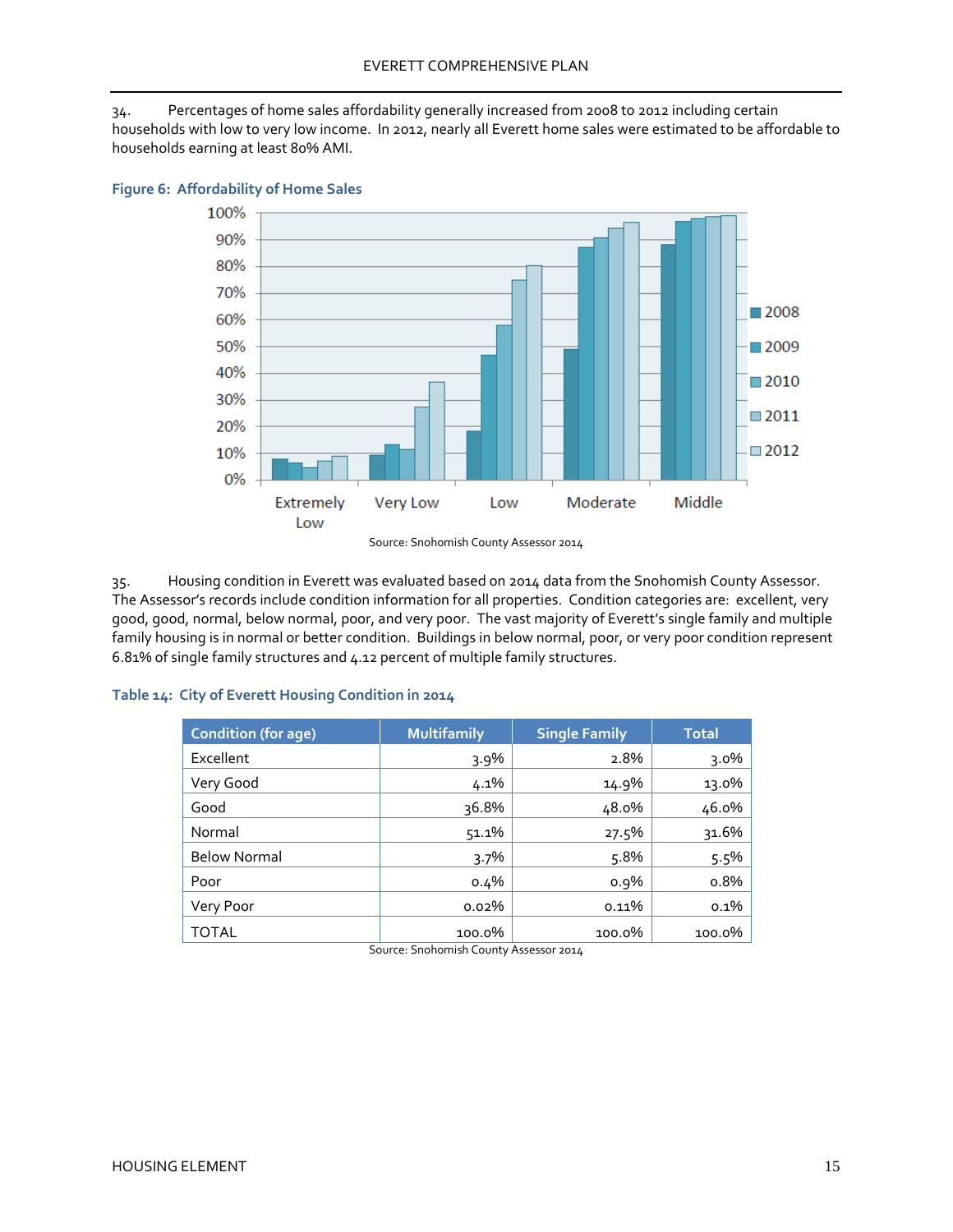### B. EXISTING HOUSING NEEDS

The housing needs of Everett's population are extremely wide and varied. The needs of households with moderate or higher income appear to be adequately served by market rate housing, however the needs of households earning 80% or less of Area Median Income range from homelessness and the inability to purchase a first home for extremely low income households, to finding affordable and accessible housing for special needs populations. Special needs populations include, but are not limited to, elderly persons, people with disabilities, persons with HIV/AIDS, survivors of domestic violence, and people with behavioral health disorders. Each of the identified special needs populations have both housing and service needs, and the type of specialized housing is dependent on the type of disability. Housing may be specialized in terms of physical modifications, sleeping accommodations, organizational structure, security monitoring, and staffing with applicable supportive services. Supportive housing needs include the following:

- Affordable, safe, accessible and appropriate housing
- Creative home adaptive modifications that allow residents to remain in their homes as they age and/or physical conditions change
- Home maintenance assistance
- Medical and other professional or personal care and assistance
- Outreach to health service systems
- Convenient affordable transportation at varied times

While there is a sufficient number of housing units for all households, it is insufficient when considering affordability and housing cost burdens. As of 2012, the variety and number of housing units meets the needs of the population with moderate and higher income. However, 46% of Everett's households have very low to extremely low income, and approximately 80% of them are cost burdened.

Vacancy rates below 4% tend to indicate a tight housing market with a demand for more units to be built, rising rents and a lack of available housing units. As of June 2014, the vacancy rate for Everett was at an historic low of 2.6%. Year end 2013 the vacancy was 3.9%. The rent change from year end 2013 to midyear 2014 was estimated at an increase of 8.1%.

Over the past decade, income has not kept pace with housing costs, particularly owner-occupied housing. Between 2000 and 2013, the median value of homes increased from \$161,100 to \$237,600, a 47% increase from 2000-2010. Rents increased at a more moderate level, increasing 34% during the same time period. Incomes during this same time period increased just 18% for households.

Most housing projects that target specific extremely low to low income households are owned or managed by nonprofit housing developers, including Everett Housing Authority and the Housing Authority of Snohomish County. However, there are 319 units of tax credit for profit projects that are privately held, and could be lost if their affordability does not continue after the regulatory compliance period ends.

There are 7,423 affordable housing units assisted by federal, state and local programs in Everett. Of these, 3,926 assist extremely low income households, 1,816 assist very low income households, 1,677 assist low income households, and 4 assist moderate income households. There are 4,512 units of permanent subsidized housing with a range of rental assistance sources including 2,885 Section 8 Housing Choice Vouchers, 461 Section 8 Project-Based Vouchers, 235 Section 202 Supportive Housing for the Elderly Rental Assistance, and 72 HUD Supportive Housing units.

Everett Housing Authority estimates a wait list of approximately 5,600 with some duplication. With a point in time homeless count of 119 chronic homeless adults and 33 unaccompanied youth, the City cannot say there is adequate availability of housing units to meet all the needs of our population. Investment of public and private resources is needed to maintain, rehabilitate, and expand housing choices all along a continuum from emergency shelter and transitional housing to housing rehabilitation and affordable permanent rental housing and homeownership. With the City projected to increase its population from 36% to 57% within the next 20 years, and with a significantly higher percentage of expected elderly, there is need for additional affordable housing supply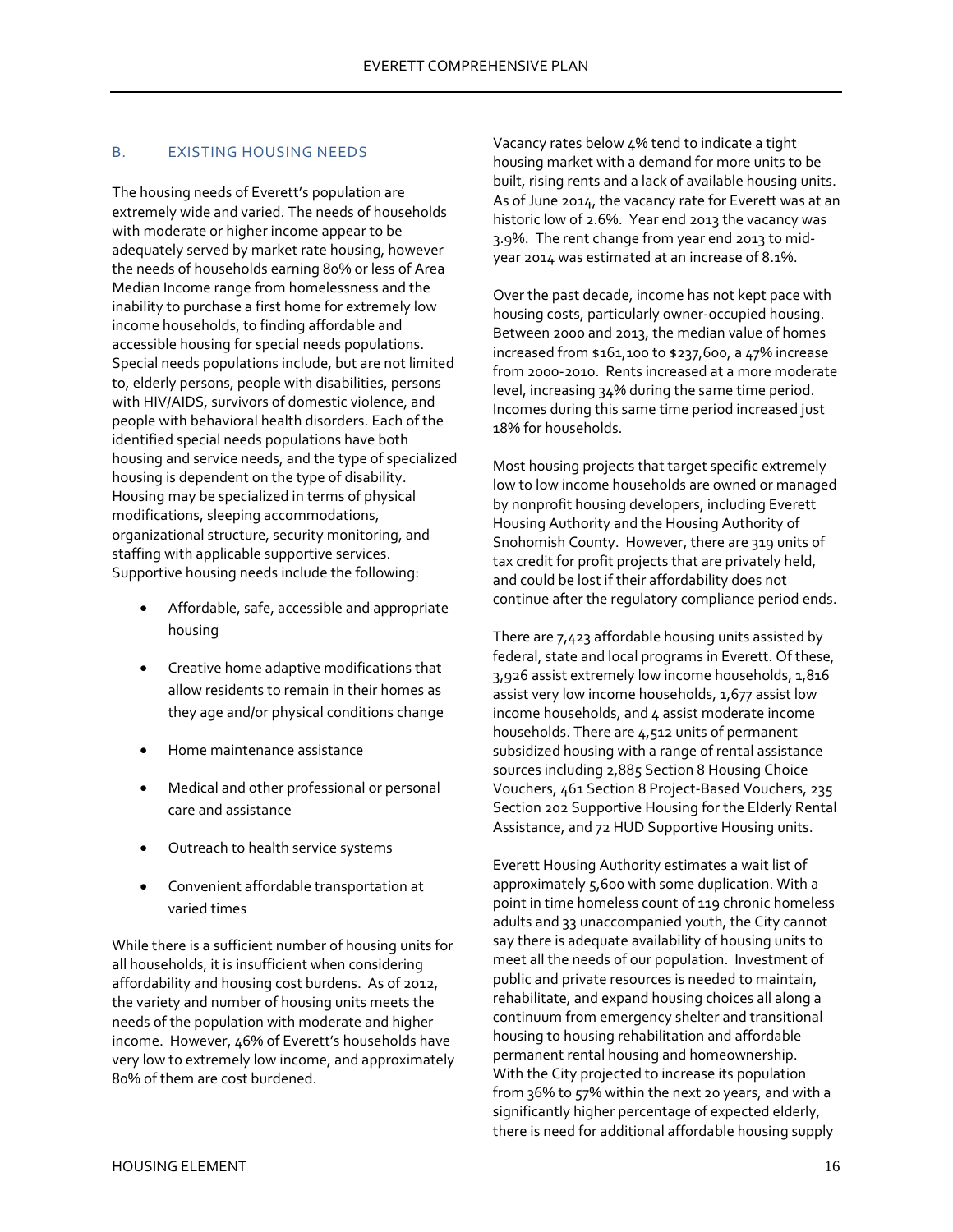to meet projected needs. The significant reduction in the pace of new housing as a result of the recent recession will continue to put pressure on rent prices due to lower vacancy rates. While some households of moderate and higher income can choose to be cost burdened while not greatly affecting overall quality of life, cost burdened households with low to extremely low income have less financial resources to meet other basic needs (food, clothing, transportation, medical, etc.), less resources to properly maintain the housing structure, and are at greater risk for foreclosure or eviction.

# <span id="page-18-0"></span>C. PROJECTED HOUSING NEEDS

1. In 1990 Everett had 30,799 housing units and a population of 69,974. The projected growth for the Everett Planning Area (city limits and the urban growth area) in the 1994 comprehensive plan for 2012 required 49,404 to 58,286 housing units. By 2010 there were 61,003 housing units within the Everett planning area.

2. The population for Everett (2015 city limits) should increase from approximately 104,900 in 2014 to approximately 143,000 to 165,000 in 2035, for a net gain of 38,100 to 60,100 persons. This will result in the need for approximately 19,050 to 30,050 additional housing units.

3. As the city is mostly built out, the majority of new residential development will need to manifest as multifamily redevelopment and infill. An estimated 1,900 single family units and 17,990 to 28,350 multifamily units could be constructed given the available developable land.

4. From 1990 to 2010 there were 27 annexations adding an additional 5,917 persons at time of annexation. From 2011 to 2014 there were two annexations adding an additional 6 persons.

5. As of 2010 there were 16,394 housing units comprised of 9,181 single family and 7,213 multifamily housing units within the municipal urban growth area, with a projected growth of 2,096 single family units and 1,274 multifamily units by 2035. Future annexations will increase the City's housing count and the capacity to further accommodate projected growth.

6. The expected increase in the percentage of senior citizen residents and greater numbers of special needs people could result in an increased need for smaller adaptable housing units in communities with greater amenities.

7. An increased presence of higher academic education will result in the need for smaller, affordable housing units for an estimated 600 to 1,000 students near and on college campuses.

8. A projected 235 to 470 infill accessory dwelling units could be developed that would be able to serve a wide range of residents requiring affordable housing including senior citizens, special needs people and students.

9. If the household income mix stays constant, 46% of the newly projected housing units will need to serve households at or below 50% AMI.

10. In order for Everett to maintain the existing percentage of Snohomish County households with incomes at or below 80% AMI, an additional estimated 7,410 units will need to be available at rent levels affordable to these households.

11. Increasing rates of poverty and the widening gap between increased housing values and wage increases may require a higher percentage of affordable housing units.

12. Assuming that existing percentages of group quarters remain the same as current levels, additional group quarters will be needed to house approximately 5,720 to 6,600 individuals.

13. A significant portion of Everett's housing stock is older and will need renovation or redevelopment in the near future. 23% of the City's total housing stock was constructed before 1949, compared to 9% across the County.

14. Increasing political awareness and knowledge of the impacts of the built environment on greenhouse gas emissions and climate change could result in additional regulations that require new and renovated housing to be carbon neutral.

15. In an effort to become carbon neutral more households will need to be located near convenient public transit service.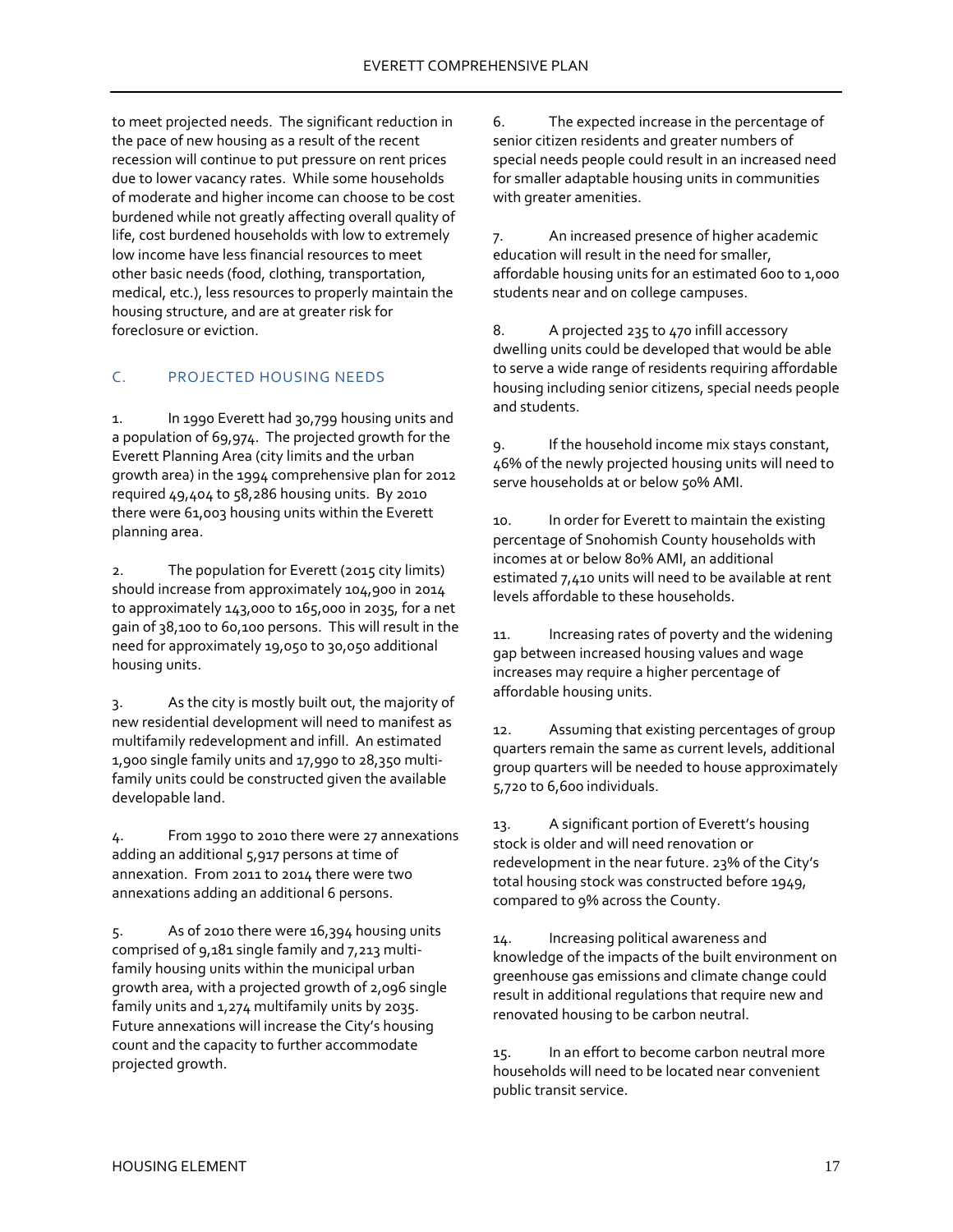16. Projected development of light rail stations could see an additional 3,000 housing units in Everett. These units most likely will be located nearby in multifamily mixed-use developments that would be able to better serve locally employed residents.

17. The changing workplace environment will have more employees, young professionals and families wanting to live in communities that are in close proximity to work. The need for housing in high quality, safe, healthy, livable developments in and near the urban and manufacturing centers will continue to increase as Everett continues to grow.

17. To achieve the construction of more dwelling units, the City will have to take actions in certain focus areas to encourage redevelopment to occur faster than anticipated and to encourage higher densities than are currently being achieved.

# <span id="page-19-0"></span>D. SNOHOMISH COUNTYWIDE PLANNING POLICIES AND THE "HO-5 REPORT"

The City's comprehensive plan must be consistent with the Countywide Planning Policies (CPP's). CPP HO-5 required preparation of a housing report for use by all jurisdictions in the updates of their comprehensive plans. The *Housing Characteristics and Needs in Snohomish County* report includes a section related to the number of low to moderate housing units each city and Snohomish County should plan for / accommodate, based on maintaining the current proportion of households countywide within the Extremely Low Income (30% or less of AMI), Very Low Income (31 to 50% of AMI), and Low Income (51 to 80% of AMI) households. For the entire county, the ratio of the total number of households in the county in each category is 11%, 11% and 17%, respectively. While the report and the numbers it contains are not binding on any jurisdiction, if Everett were to aspire to maintain these ratios as targets, based on the growth targets established in the City's Preferred Alternative, Everett would have to provide for / accommodate the following number of housing units for households in each income category:

| <b>Extremely Low Income</b> | $=$ | 2,090 |
|-----------------------------|-----|-------|
| Very Low Income             | $=$ | 2,090 |
| Low Income                  | =   | 3,230 |

The above stated numbers differ from those contained in the HO-5 Report because the City opted for a lower housing growth target than assumed in the report, and added dwelling units constructed between 2010 and 2014.

It should be noted that while we can identify projected needs, and develop policies, programs and strategies to attempt to meet the housing needs of the community, the City does not build housing, and has only a minor influence in the dynamics of the regional real estate market. GMA does not require the City to meet the community's housing needs by ensuring production of housing for specific household income levels. Data indicates that in Everett, the housing needs of extremely low income households can only be met by substantial subsidies, while those of very low income households usually require a subsidy, and those of low income households can generally be met by the supply of market rate housing.

Since Everett already provides significantly more opportunities for lower income households than nearly all other communities within Snohomish County, it will not use the numbers stated above as targets. Everett acknowledges the need, but rather than state a policy with specific targets, it will focus on maintaining and improving existing affordable housing stock. It is unrealistic to believe that the high number of new housing units required to meet Everett's growth targets can reasonably include 22% with moderate to substantial subsidies. Everett prefers to increase its proportion of market rate households to more closely resemble the countywide averages, and advocates that other communities in Snohomish County increase their proportion of future housing units affordable to households in the low to extremely low income categories.

# <span id="page-19-1"></span>**IV. Goal, Objectives and Policies**

The following section contains the goal, objectives and policies for the Housing Element of the Everett Growth Management Comprehensive Plan. This section states the City's policies for addressing and attempting to meet the housing needs for the community. However, actually meeting all projected housing needs will require many actions by individual households, other organizations, including the forprofit and non-profit housing developers, other cities, county governments in the region, and the State and Federal governments. Since data indicates that the housing needs of Everett households with moderate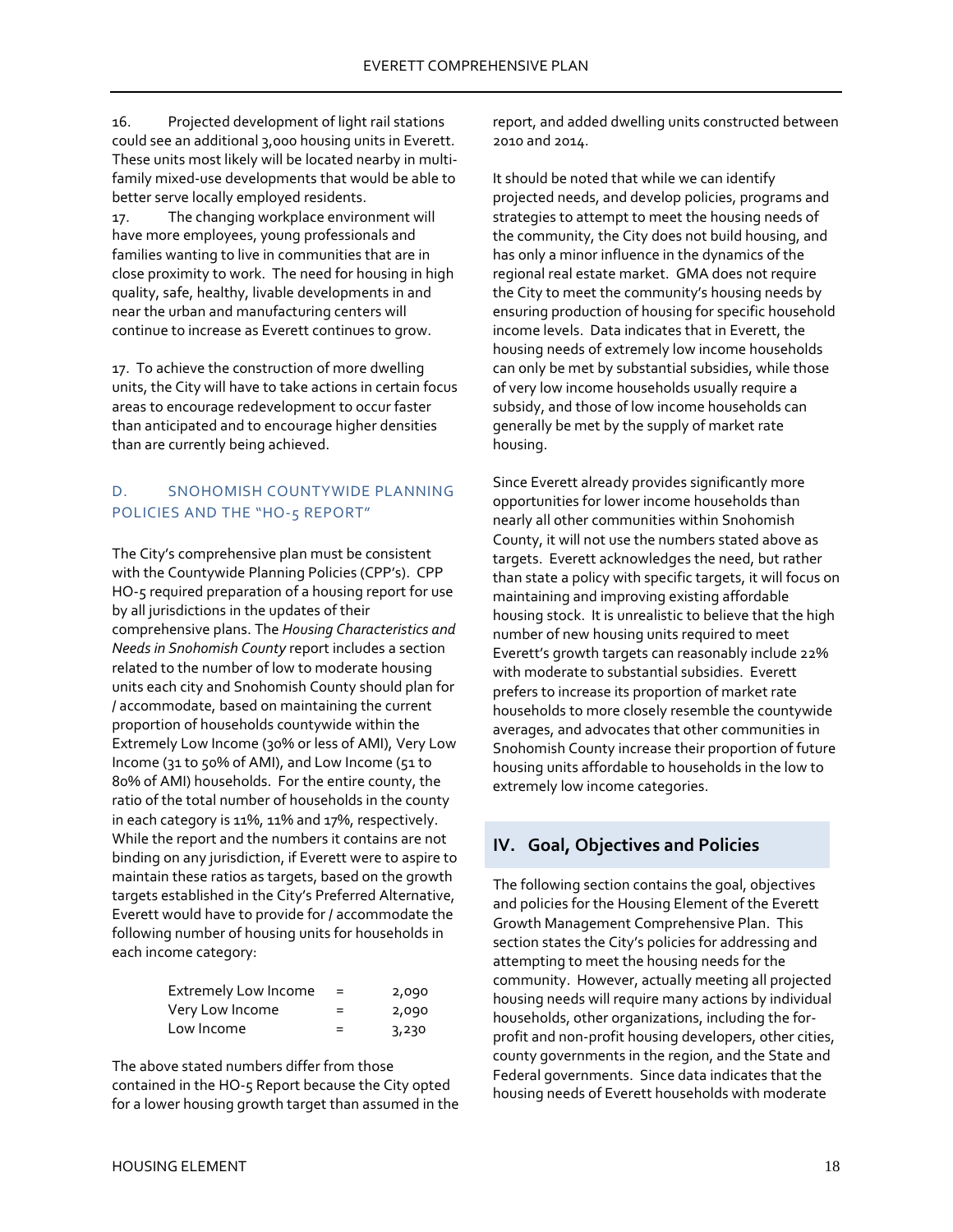or higher incomes are adequately served by market rate housing, the policies herein provide more attention on the housing needs of households earning 80% or less of Area Median Income (AMI) for Snohomish County.

The statements of "goals, objectives and policies" are intended to guide the public and those who make decisions about our future. Goals are broad statements of the community's desires. The objective statements are more descriptive and imply actions or programs that will move the City toward attainment of the goal. The policy statements describe specific actions to be undertaken for the City to realize the objectives and goals.

**Goal 4.0** The goal of the Housing Element is to provide sufficient housing opportunities to meet the needs of present and future residents of Everett for housing that is decent, safe, accessible, attractive and affordable.

## <span id="page-20-0"></span>A. HOUSING TYPES AND OPPORTUNITIES

**Objective 4.1** The City shall promote a wide variety of choices for safe and decent housing for all citizens through a variety of housing types within the Everett Planning Area.

Policy 4.1.1 Consider changes to the Land Use Map designations and Policies of the Land Use Element as needed to provide for a wide range of housing types in the city including, but not limited to: single family housing, housing to provide an alternative to single family ownership, and moderate and high density multifamily dwellings in order to accommodate the projected population and household income levels for the city and within the Everett Planning Area.

Policy 4.1.2 Promote housing alternatives to the large lot single family detached dwelling and large footprint apartment complexes.

**Policy 4.1.3** Discourage the conversion of residentially zoned areas to commercial or industrial zoning. Changes of land use designation from residential to non-residential use shall be consistent with the criteria specified in the Land Use Element.

**Policy 4.1.4** Support the principle that fair and equal access to housing is available for all citizens.

**Policy 4.1.5** Encourage housing that connects with, and contributes to the vibrancy and livability of the local neighborhood and community.

**Policy 4.1.6** Encourage or incentivize housing with amenities and attributes that are attractive to all income groups, ages and household types in the urban center, near the manufacturing and industrial center, and in transit oriented corridors.

**Policy 4.1.7** Encourage housing in mixed use residential/commercial/light industrial settings in appropriate zones that complements and enhances the character of the surrounding area.

**Policy 4.1.8** Encourage housing that is attractive and affordable with amenities for households with children.

**Policy 4.1.9** The City shall work with colleges to support housing for students on campus and in adjacent transit served mixed use commercial areas.

**Policy 4.1.10** Support housing options, programs and services that allow senior citizens to stay in their neighborhood and community with increased accessible opportunities and services nearby.

**Policy 4.1.11** Support reasonable housing accommodation for people with special needs in all areas, and avoid concentrations of such housing while protecting residential neighborhoods from adverse impacts. See policies 4.8.1 – 4.8.10.

**Policy 4.1.12** Encourage construction of housing that is adaptable and appeals to people of all ages and abilities.

## <span id="page-20-1"></span>B. HOUSING PRESERVATION AND NEIGHBORHOOD CHARACTER

**Objective 4.2** The City shall preserve and enhance the value and character of its neighborhoods by improving and extending the life of existing housing stock.

Policy 4.2.1 Protect existing single family neighborhoods from substantial changes such as rezoning to multiple family zones, but consider measures to increase housing capacity through strategies that accommodate well designed infill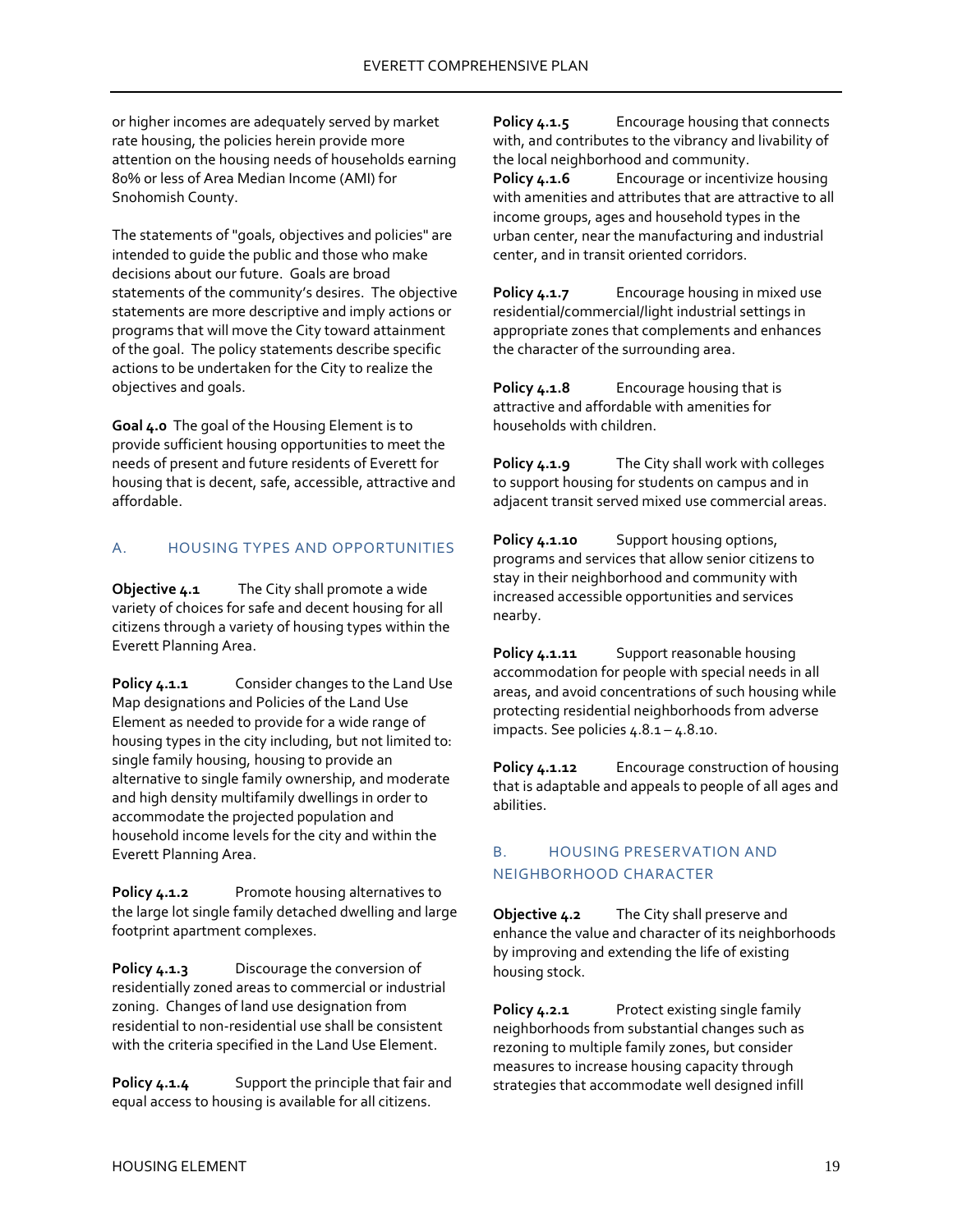housing that protect the character of the neighborhoods.

**Policy 4.2.2** Initiate a strong and proactive housing code enforcement program in order to reduce the amount of substandard housing, promote renovation of homes in need of repair and rehabilitation, and preserve available housing stock.

Policy 4.2.3 Coordinate the housing enforcement program with the Community Housing Improvement Program (CHIP) to encourage the repair and rehabilitation of lower income owner-occupied and rental housing.

**Policy 4.2.4** Avoid the demolition or relocation of housing in siting new public facilities.

**Policy 4.2.5** Encourage replacement of housing that is demolished or converted to nonresidential use.

**Policy 4.2.6** Combine housing preservation and development efforts with historic preservation by creating incentives to preserve structures with historic value and rehabilitate for housing.

**Policy 4.2.7** Conduct periodic surveys on housing conditions in older neighborhoods in anticipation of future maintenance and restoration needs and provide results to residents.

# <span id="page-21-0"></span>C. HOUSING AFFORDABILITY

**Objective 4.3** The City shall increase access to affordable housing by instituting a variety of programs increasing the supply of housing while maintaining the character of existing neighborhoods.

Policy 4.3.1 Consider providing additional incentives to housing developers and homebuilders in return for providing housing that is affordable to lower and moderate income households.

**Policy 4.3.2** Consider inclusionary housing measures, as appropriate, along with affordable housing incentives as necessary to promote affordable housing in the Everett Planning Area.

**Policy 4.3.3** Evaluate existing land use regulations to identify measures that could increase the supply of affordable housing as identified in the 2013 Potential Residential Infill Measures Report, or other reasonable measures not listed in that report.

**Policy 4.3.4** Coordinate with Snohomish County and other cities within the county to ensure that sufficient land for a variety of housing types is provided to meet the needs of the projected population levels and household incomes within the county for the next twenty years and beyond. Policy 4.3.5 Collaborate with Snohomish County to report housing characteristics and needs pursuant to CPP HO-5.

**Policy 4.3.6** The City should establish a priority permit procedure for affordable housing developments.

**Policy 4.3.7** Consider a variety of infrastructure funding alternatives in order to identify measures that minimize the costs of housing production and increase housing opportunities for low to moderate income households.

**Policy 4.3.8** Evaluate existing development, infrastructure, and building code requirements to determine if revisions can be made to lessen the cost of producing housing without compromising public safety or community character.

**Policy 4.3.9** Evaluate the housing cost and supply implications of proposed regulations and procedures.

**Policy 4.3.10** Provide incentives to site affordable housing in planned targeted areas that are within walking distance to public transit lines and transit centers. "Targeted area" means a planned area near transit that provides a mix of housing, retail and services promoting the creation or preservation of affordable housing serving households at or below 80 percent average median income (AMI).

**Policy 4.3.11** Consider permitting "affordable housing demonstration projects" in which development standards may be negotiated to provide a more affordable housing product, without sacrificing the public protections provided by the standards being negotiated.

**Policy 4.3.12** Work with financial institutions and the Washington State Housing Finance Commission and others to overcome barriers that inhibit the development of affordable housing.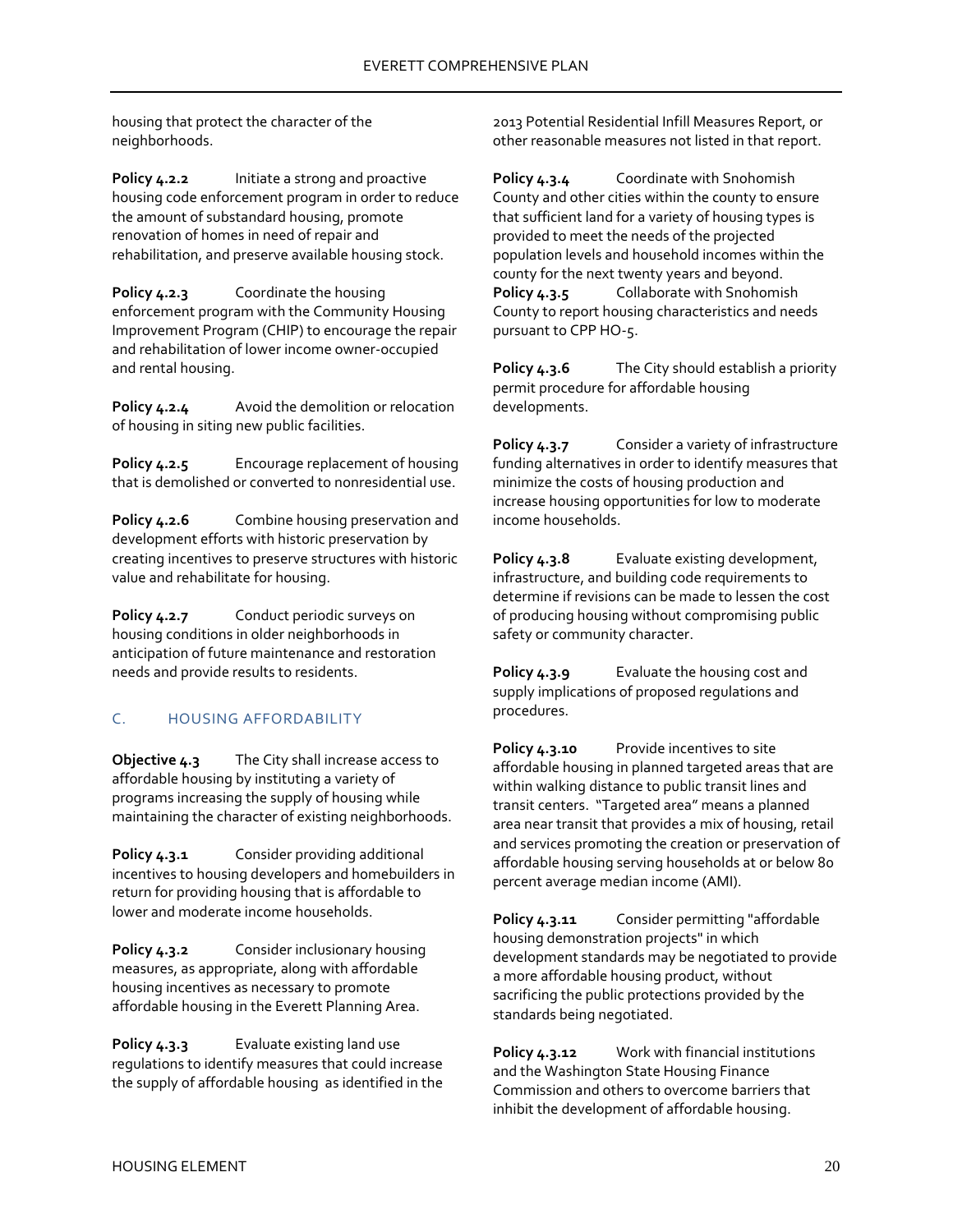**Policy 4.3.13** Develop and implement lower offstreet parking requirements in locations where car ownership rates are low for resident populations, such as multifamily units, student housing, and mixed use developments near transit serviced areas, to help reduce housing costs and increase affordability.

# <span id="page-22-0"></span>D. JOBS/HOUSING BALANCE

**Objective 4.4** Promote a housing policy and land use pattern that increases the ratio of housing units (for a variety of income levels) to jobs within the Everett Planning Area.

**Policy 4.4.1** Designate on the Land Use Map of the Land Use Element sufficient housing densities to enable people to live near employment centers, such as downtown Everett, Everett Station, transit corridors, southwest Everett - Paine Field, and the south Everett - Everett Mall area.

**Policy 4.4.2** Promote high density housing in the downtown, areas around the downtown, and in commercially zoned areas, in transit station areas and transit corridors, to enable people to live near employment and commercial services.

**Policy 4.4.3** Encourage employers located in the City to develop employer assisted housing programs for resident employees.

## <span id="page-22-1"></span>E. RESIDENTIAL INFILL DEVELOPMENT

**Objective 4.5** In order to maximize the public investment that has already been made in public infrastructure, the City shall support the compact land use strategy of the comprehensive plan with housing measures that increase the City's residential capacity and that maintain the quality and character of existing neighborhoods.

**Policy 4.5.1** Update design standards for higher density housing types to protect and enhance the character of existing neighborhoods.

**Policy 4.5.2** Provide amenities and incentives to encourage the construction of high density housing in target areas including downtown, the Core Residential Area, the Broadway corridor, Everett Station area, Evergreen Way corridor, and in other transit corridors.

**Policy 4.5.3** Allow attached and detached accessory dwelling units in single family neighborhoods subject to specific development, design and locational standards.

**Policy 4.5.4** Encourage infill development on underutilized sites that have adequate urban services and ensure that the infill housing enhances and is compatible with the nearby neighborhood and community.

# <span id="page-22-2"></span>F. HOME OWNERSHIP

**Objective 4.6** Promote programs and consider enacting incentives that increase the opportunity for residents to purchase housing in the Everett Planning Area.

**Policy 4.6.1** Consider changes to development regulations that provide alternatives for home ownership to the increasingly unaffordable singlefamily detached dwelling.

**Policy 4.6.2** Consider providing incentives to housing developers that encourage housing types that are attractive and affordable to first time and moderate-income homebuyers.

Policy 4.6.3 Promote efforts that help to change the incorrect public perception that tenants of rental housing are less responsible citizens than homeowners.

**Policy 4.6.4** Consider establishing administrative, regulatory and financial incentives that increase opportunities for home ownership, especially considering that most housing developments in the future in Everett will be multiple family housing.

# <span id="page-22-3"></span>G. MULTIPLE FAMILY HOUSING - LOCATION AND COMPATIBILITY

**Objective 4.7** The City shall encourage new multiple family housing development in locations that have the least impact to existing single-family neighborhoods, designed to be compatible with and complementary to surrounding land uses.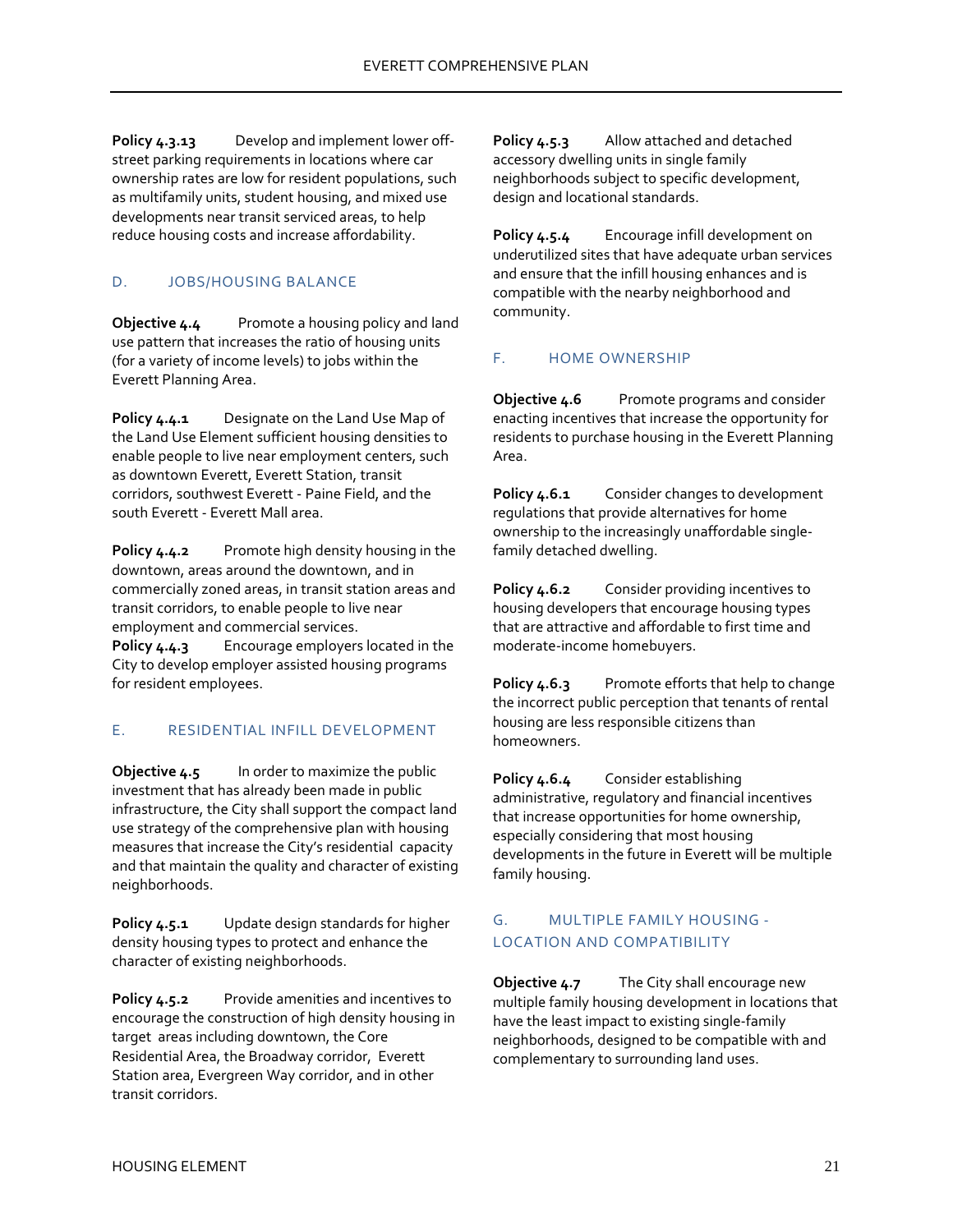**Policy 4.7.1** Encourage multiple family development and redevelopment in downtown, in mixed-use residential-commercial centers, along mixed-use arterial corridors, and near major employment areas.

**Policy 4.7.2** Update design guidelines to ensure that new multiple family housing enhances and is compatible with surrounding uses, yet respects the needs of consumers for affordable housing.

## <span id="page-23-0"></span>H. SUBSIDIZED HOUSING - LOW INCOME AND SPECIAL NEEDS POPULATIONS

**Objective 4.8** The City shall continue to support housing programs that increase the supply of housing for low-income households and special needs populations. For purposes of developing housing programs to implement these policies, the City shall use the definitions established by the Department of Housing and Urban Development for "affordable housing," "extremely low income," "very low-income housing," "low-income housing," "moderate income housing" and "middle-income housing." For purposes of developing housing programs to implement these policies, housing for special needs populations shall be defined as:

> Affordable housing for persons that require special assistance for supportive care to subsist or achieve independent living, including but not limited to persons that are elderly and frail elderly, developmentally disabled, mentally ill, physically disabled, homeless, people in recovery from chemical dependency, persons living with HIV/AIDS, survivors of domestic violence, and youth at risk.

**Policy 4.8.1** Coordinate with the Everett Housing Authority, Snohomish County Housing Authority, non-profit housing providers, and other public and private housing interests to increase the supply of housing for low income and special needs populations within the Everett Planning Area.

**Policy 4.8.2** Continue to make use of available public and private resources to subsidize housing costs for low income households and special needs populations within the Everett Planning Area, within the financial capabilities of the city.

**Policy 4.8.3** Develop strategies to disperse subsidized rental housing equitably throughout the Everett Planning Area and to expand geographic housing choices for low- and moderate-income households.

**Policy 4.8.4** Continue to coordinate with Snohomish County and the other cities in the county to plan for low income and special needs housing within each community throughout the county, and to prevent the further concentration of such housing within the Everett Planning Area.

**Policy 4.8.5** Work with social service and nonprofit agencies to effectively provide the services required for low-income households and special needs populations*,* within the financial capabilities of the city.

**Policy 4.8.6** Review existing programs and/or establish new programs for assisting low income households and special needs populations to afford safe and decent housing, within the financial capabilities of the city.

**Policy 4.8.7** Cooperate with other local governments, non-profit housing providers, and housing authorities to develop a 10-year plan to assist homeless persons find permanent housing, within the financial capabilities of the city.

**Policy 4.8.8** Support local and regional efforts to prevent homelessness, and provide a range of housing options and support efforts to move homeless persons and families to long term financial independence.

**Policy 4.8.9** Collaborate with other jurisdictions and social service organizations in efforts to obtain funds and operate emergency shelters and day centers that address homelessness.

**Policy 4.8.10** Promote awareness of universal design improvements that increase housing accessibility.

**Policy 4.8.11** Implement, as much as possible, the Community Streets Initiatives recommendations to help homeless.

**Policy 4.8.12** Ensure the zoning code provides opportunities for specific types of special needs housing such as, but not limited to, adult family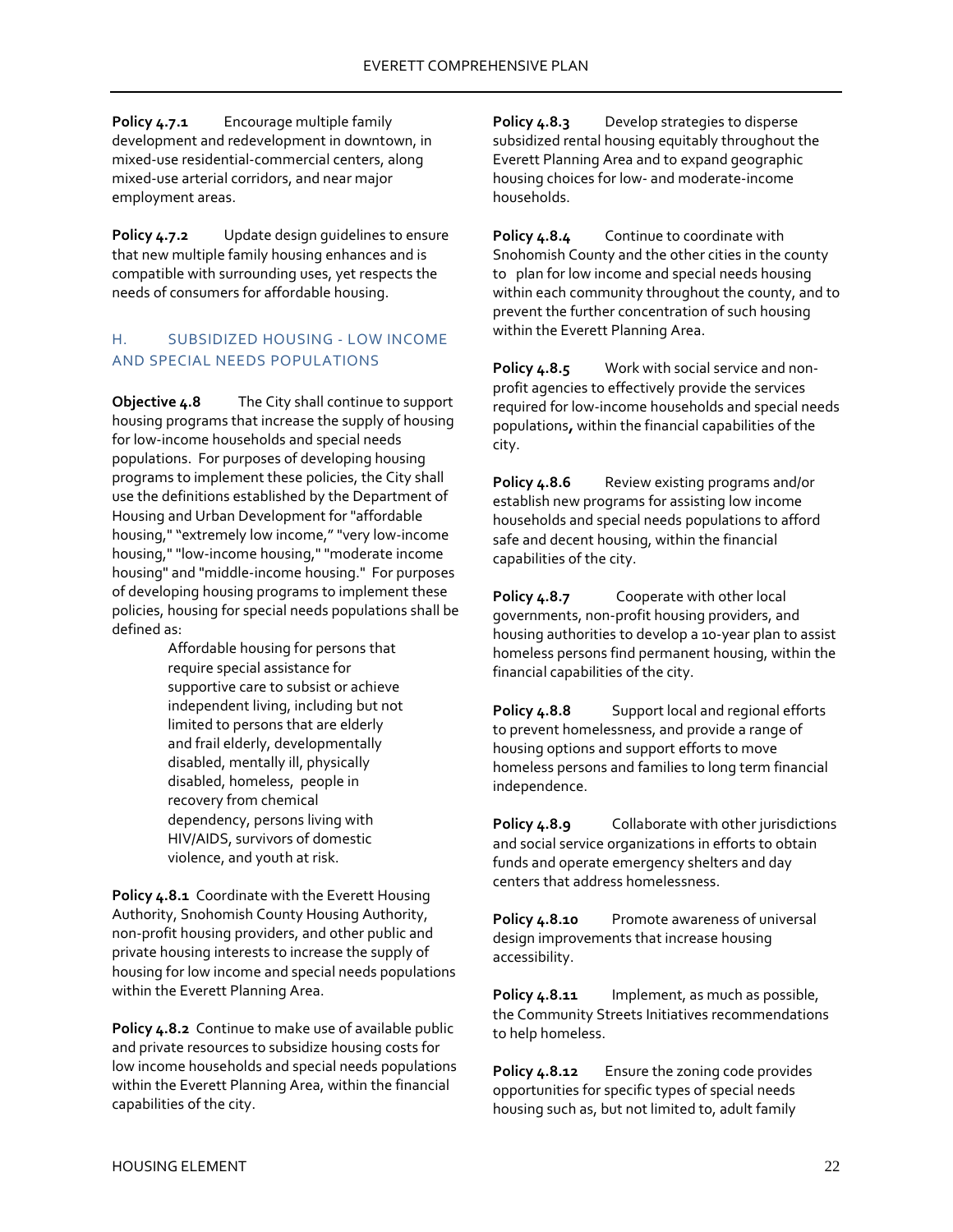homes, assisted living facilities, senior citizen housing, supportive housing and temporary shelter housing. Continually monitor and update definitions of existing housing types and add new types of housing for the special needs population as necessary.

**Policy 4.8.13** Include housing for low income and special needs populations in planned targeted areas.



## <span id="page-24-0"></span>COUNTYWIDE FAIR SHARE HOUSING ISSUES

**Objective 4.9** The City shall actively promote an equitable distribution of the burden of providing housing opportunities throughout the entirety of Snohomish County with other local governments within the county.

**Policy 4.9.1** See Policy 4.3.4.

<span id="page-24-1"></span>**Policy 4.9.2** See Policy 4.8.4.

### J. HOUSING PRODUCTION TARGETS

**Objective 4.10** The City shall provide land use designations and policies that provide sufficient capacity and a conditional target to accommodate a 2035 population of at least 165,000, and a default population growth target of 143,000 for the Everett city limits (as of 2015), and the population growth target of 47,156 for the unincorporated portion of the Everett Municipal Urban Growth Area (MUGA).

**Policy 4.10.1** The Land Use Element of the comprehensive plan shall provide land use capacity and policies that will allow for an additional 28,350 dwelling units (assuming an average household size of 2.0 for new units and 2.39 for existing units) within the Everett city limits (as of 2015) by 2035. In addition, capacity is provided to house 1,000 students and 2,400 new group home residents. The Land Use Element shall provide land use capacity for an

additional 2,161 dwelling units in the unincorporated municipal growth area.

**Policy 4.10.2** The Land Use Element should provide for approximately 1,900 additional single family, duplex, and accessory dwelling units in single family zones**,** and 26,500 dwelling units in multiple family and commercial zones comprised of a mix of condominiums, townhouses, duplexes, apartments, accessory dwelling units, infill dwellings, mixed use buildings with residential units, and other housing types as necessary to accommodate the population growth and household incomes projected for Everett's 2015 City limits, between the years 2011 and 2035.

**Policy 4.10.3** The Land Use Element shall continue to provide for the following types of housing in its implementing zoning regulations. The regulations for such housing shall be reviewed and periodically updated as needed to realize the objectives of the Housing Element.

- a. government assisted housing;
- b. housing for low income families;
- c. manufactured housing;
- d. multiple family housing;
- e. group homes and foster care facilities.

**Policy 4.10.4** Consider implementing standards for density minimums and floor area ratios in multifamily zones.

## <span id="page-24-2"></span>K. RESIDENTIAL ENERGY EFFICIENCY

**Objective 4.11** The City shall encourage residential housing developments to utilize all appropriate available technologies and implement regular maintenance schedules to improve energy efficiency.

**Policy 4.11.1** Consider providing incentives to housing developers and homebuilders in return for providing housing that is certified LEED, Green Globes or other similar standard.

**Policy 4.11.2** Consider streamlining and prioritize review of permits for new development projects that are built to green specifications or for buildings undergoing substantial rehab to these standards.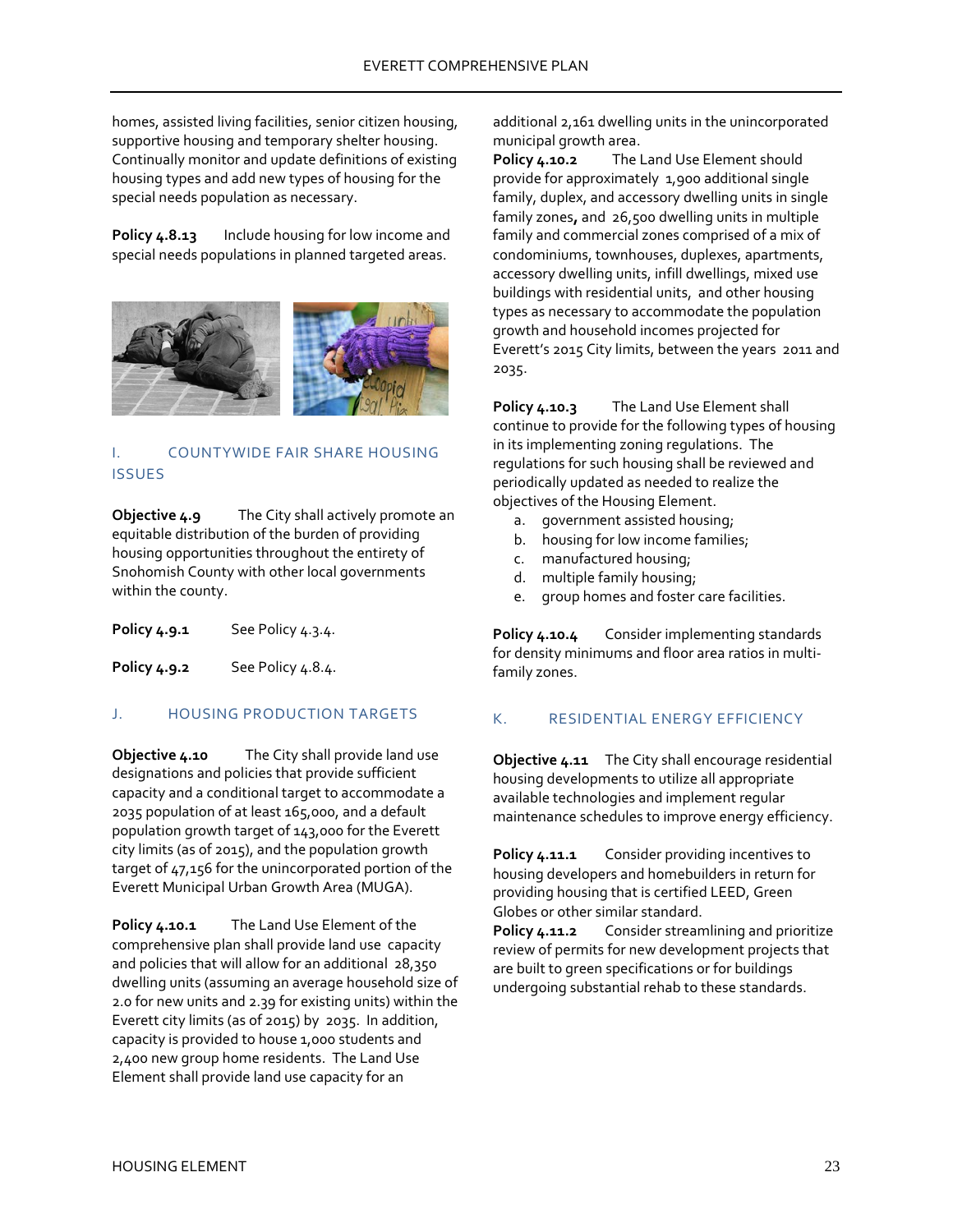## <span id="page-25-0"></span>L. NEIGHBORHOOD STABILIZATION AND FORECLOSURE PREVENTION

**Objective 4.12** The City shall develop a coordinated response strategy to preserve neighborhood stabilization from foreclosure crisis.

**Policy 4.12.1** Develop strategies to prevent neighborhood decline associated with foreclosure and/or property abandonment and neglect.

**Policy 4.12.2** Develop and implement an abandonment property registration program to assist code enforcement officials to locate lenders for properties in foreclosure and hold them responsible for property maintenance and security.

**Policy 4.12.3** Implement strategies to place affordable units in areas that are likely to witness higher increases in prices when housing markets are stable.

### <span id="page-25-1"></span>M. RESISTANCE TO NATURAL DISASTERS

**Objective 4.13** The City shall encourage policies and programs that make housing more resistant to natural disasters.

**Policy 4.13.1** Discourage development or replacement of housing near areas prone to or at risk of increased future natural disasters.

**Policy 4.13.2** Assess public infrastructure and develop and implement programs to safeguard housing from damage due to increased natural disasters.

**Policy 4.13.3** Promote awareness of techniques and emergency management mitigation plans to eliminate or reduce property losses due to natural disasters.

# <span id="page-25-2"></span>V. POTENTIAL MEASURES TO IMPLEMENT HOUSING POLICIES

The Growth Management Act requires that the Housing Element identify sufficient land for housing, including, but not limited to, government assisted housing, housing for low-income families, manufactured housing, multi-family housing, and group homes and foster care facilities. This portion of the Housing Element must be consistent with the Land Use Element to ensure that the land area required for all land uses, not just residential uses, is provided. The following items are listed as potential Housing Element Implementation strategies that could be selected by the Planning Commission and City Council. Some of the following measures are directly related to policies that could also be identified in the Land Use Element. The measures listed herein are discretionary on the part of the City and shall not be considered as a mandate unless and until the City prioritizes such actions, and identifies and allocates the necessary resources to implement a specific measure.

# <span id="page-25-3"></span>A. ADMINISTRATIVE AND FINANCIAL MEASURES

1. Shorten the review process for affordable housing development permits.

2. Increase the amount of funding for the Everett Housing Authority to enable them purchase low-income housing in Everett.

3. Support actions that will reduce existing high concentrations of low income housing, such as the Everett Housing Authority's Baker Heights Redevelopment.

4. Lobby to increase the amount of funding available to subsidize rental housing for low income households and special needs populations.

5. Modify substandard housing ordinances and enforcement program as necessary to improve the condition of housing in Everett to acceptable standards.

6. Coordinate enforcement of housing standards with the City sponsored Community Housing Improvement Program (CHIP) to inform property owners of financing available for housing repairs and rehabilitation.

7. Reduce the use of impact fees for projects providing affordable housing or, within the financial capability of the City, subsidize impact mitigation fees for construction of low and moderate income housing units.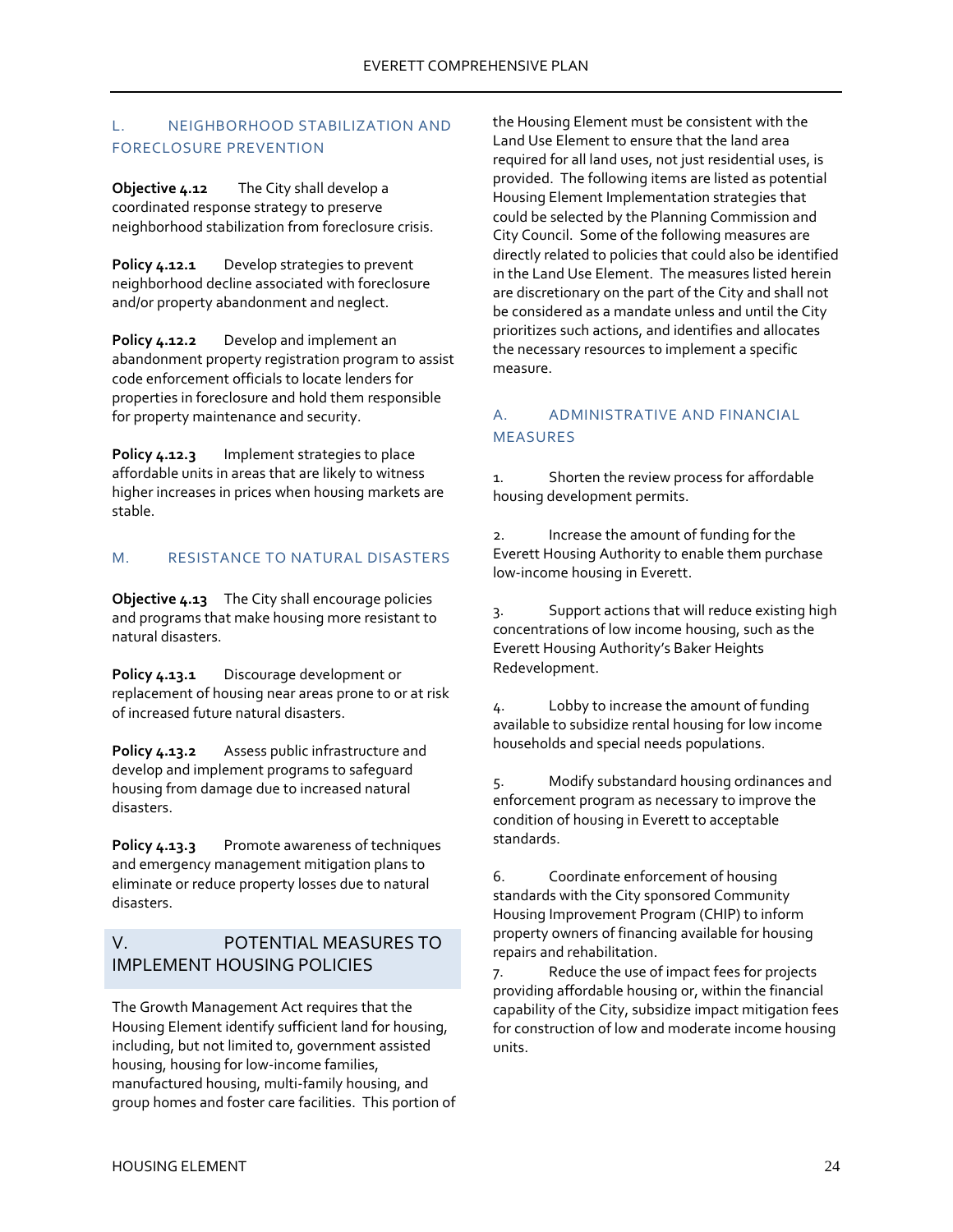8. Work closely with Federal and State agencies to maximize the amount of public funding available for housing rehabilitation in Everett.

9. Work closely with private local financial institutions, non-profit housing organizations, the construction industry, the business community, churches and other charitable organizations to maximize the amount of private funding available for housing rehabilitation in Everett.

10. Work closely with neighborhood organizations, social service agencies, non-profit housing organizations, the construction industry, the business community, churches and other charitable organizations to inform such groups of the CHIP housing rehabilitation as a means to increase the rehabilitation of housing in the community.

11. Assemble packages of publicly owned land for affordable housing or mixed-use housing development.

12. Work closely with Snohomish County and neighboring cities in King and Snohomish County to monitor trends in the demand, production, and costs of various types of housing in the region in order to better understand regional housing needs and how such needs may affect Everett.

13. Implement equitable housing programs in Snohomish County to ensure that a disproportionate share of low income, special needs and high-density housing does not continue to be located in Everett.

14. Work closely with Snohomish County and neighboring cities in King and Snohomish County to increase housing opportunities and production for all income levels in other communities.

15. Provide public amenities such as parks; public plazas; street trees; street lights; community centers; and pedestrian and bicycle connections to encourage private investment in high density housing in areas targeted for growth as identified in the Land Use Element.

16. Extend the multiple family property tax exemption program to areas outside the CBD where additional housing growth is encouraged by the Land Use Element. Ensure that developments that benefit from the property tax exemption are well-designed and constructed of quality materials.

17. Consider public/private partnership opportunities whereby public parks could be developed in conjunction with private development.

18. Conduct "area" or neighborhood plans for high density areas where additional high density growth is encouraged by the Land Use Element to determine goals, objectives, and visions for development of the areas. Such planning should start with a focused market analysis to determine what the opportunities and gaps are in relationship to desired uses.

19. Address safety issues in areas where high density growth is encouraged by the Land Use Element to encourage investment in these areas.

20. Form Local Improvement Districts to construct utilities where localized sewer and water line deficiencies are inhibiting redevelopment.

## <span id="page-26-0"></span>B. MEASURES RELATED TO THE LAND USE ELEMENT

1. Encourage development in strip commercial areas to provide a mix of housing.

2. Evaluate potential reductions in off-street parking requirements in mixed use developments and areas well-served by transit service.

3. For large areas (over 10 acres), require a mix of lot sizes and dwelling types to provide more variety in housing types.

4. Provide density incentives in return for affordable owner-occupied housing.

5. Provide density incentives in return for affordable rental housing.

6. Allow innovative subdivision techniques in single family zones that increase single family densities and affordability over conventional platting standards.

7. Modify lot size and width requirements to encourage a variety of dwelling sizes and avoid the visual monotony of "cookie cutter" developments.

8. Allow rear yard "infill dwellings" in singlefamily zones where alley access is available.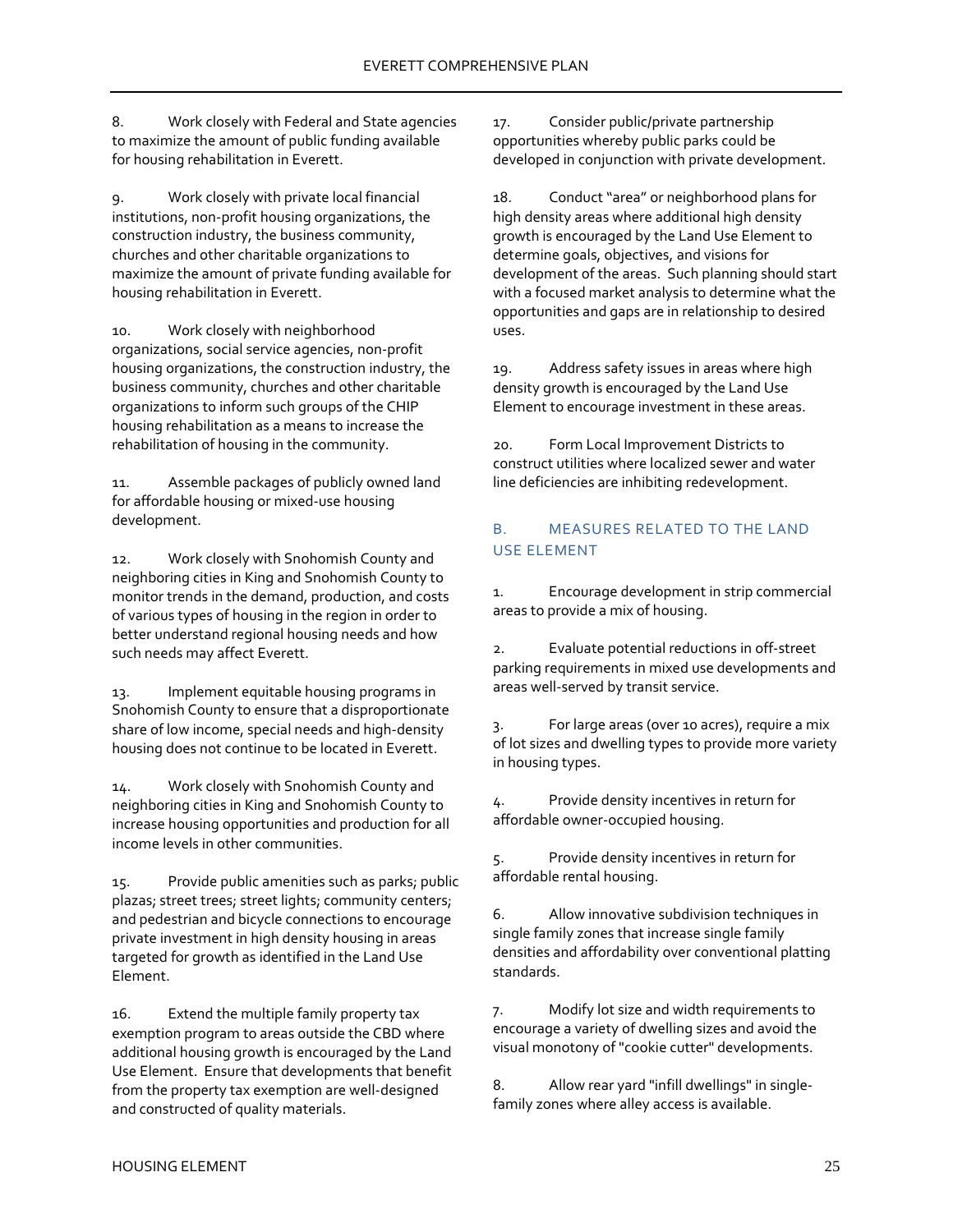9. Consider inclusionary zoning requirements that require a minimum percentage of dwellings within new developments to be permanently reserved for low and moderate-income housing.

10. Require minimum, as well as maximum, densities within residential zone districts.

11. Use performance based standards instead of maximum density standards for evaluating higher density housing developments. Base approval of such developments on whether they meet neighborhood compatibility standards and affordable housing objectives.

12. Participate in affordable housing demonstration projects in which the City will negotiate development standards and code requirements with developers interested in constructing a variety of affordable housing units. 13. Identify zones within the city suitable for the placement of emergency shelter facilities.

14. Identify zones within the city suitable for the placement of elderly housing, assisted living facilities, congregate care homes, and skilled nursing facilities and adopt standards for the development of such housing.

15. Amend the zoning code to require new development projects that involve demolition of habitable single-family homes that are affordable to low and moderate-income households to include an equivalent number of equally priced housing units, either on the development site or elsewhere in the community.

16. Conduct a study to consider the reduction of parking requirements in high density residential strategy areas.

# <span id="page-27-0"></span>C. EXAMPLES OF SPECIFIC POTENTIAL ZONING CODE CHANGES

The following are examples of specific zoning code amendments that could be used to implement many of the housing objectives and policies of the Housing Element.

1. Eliminate provisions for duplexes in the R-1 zone.

2. Revise the standards for accessory dwellings and "infill dwellings" as defined in the zoning code to also allow such units in detached buildings, subject to design guidelines.

3. Establish an administrative permit review process (not a rezone process) to allow for single family attached (townhouse) development in single family zones, at a density higher than permitted for single family detached, subject to design guidelines and provided that each dwelling can be individually owned by the resident (such as in a condominium).

4. Update the design standards/guidelines for all multiple family housing and make changes to the development standards that would allow for realization of permitted densities (parking, building height, open space, etc.), yet ensure quality design and compatibility of scale and character with surrounding uses.

5. Provide for a "design departure" process whereby applicants can depart from current requirements (such as setbacks and, perhaps, building height) for residential development. The process could utilize a "design review board" made up of Everett residents actively involved in relevant design fields.

6. Reduce parking ratio requirements for accessory dwelling units, senior housing, multiple family housing near transit, and residential uses in mixed use developments. Lower parking ratio requirements for developments near transit that provide bicycle facilities.

7. Update development standards to require minimum floor area ratios and minimum density standards for housing developments in multiple family zones.

8. Create incentives for the assembly of land in areas planned for high density housing to encourage a more efficient development pattern and discourage over-building on small lots.